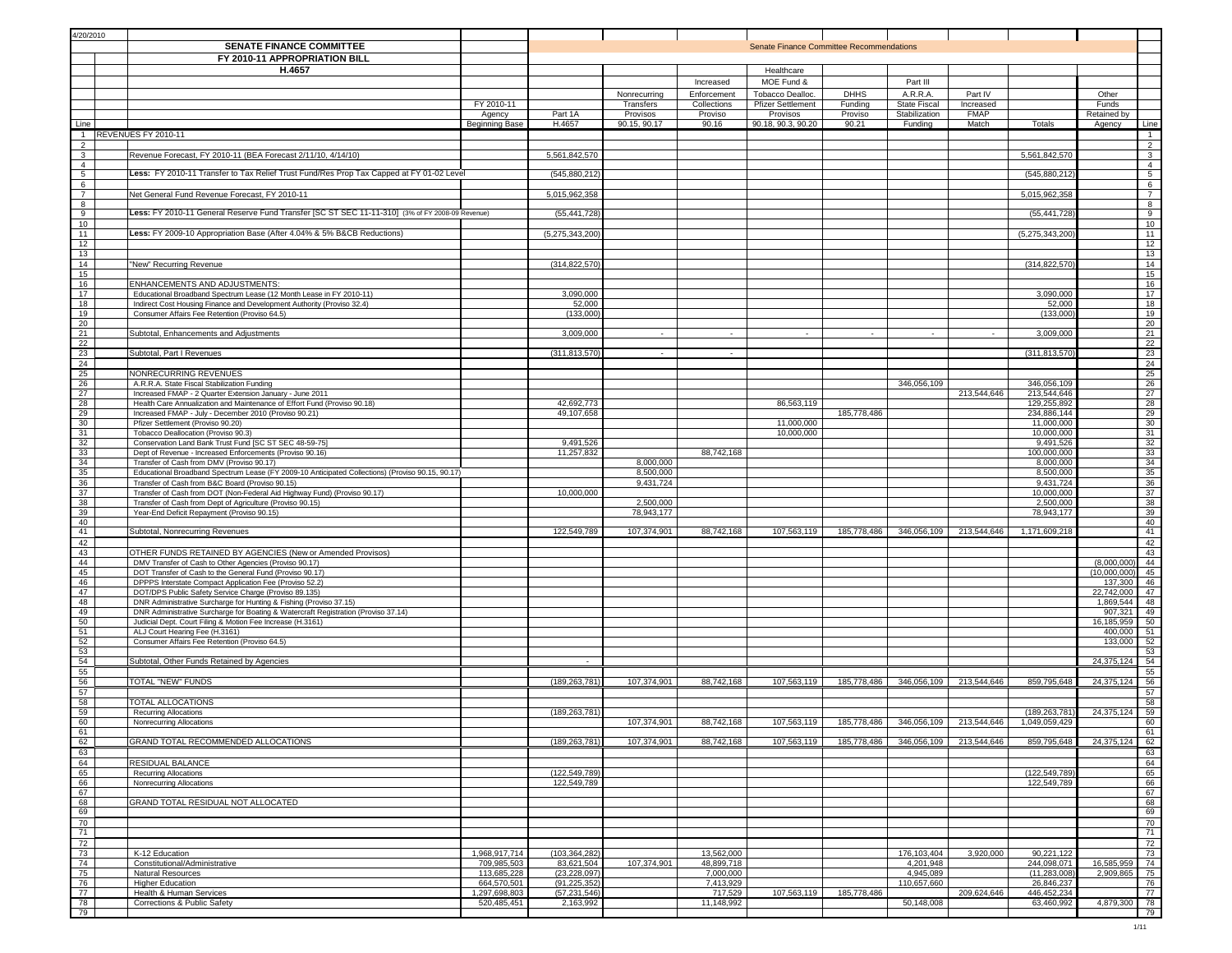| 4/20/2010                           |     | <b>SENATE FINANCE COMMITTEE</b><br>FY 2010-11 APPROPRIATION BILL                                                        |                       |                            |                                       |                                                    | Senate Finance Committee Recommendations                                             |                                   |                                                              |                                     |                            |                               |                   |
|-------------------------------------|-----|-------------------------------------------------------------------------------------------------------------------------|-----------------------|----------------------------|---------------------------------------|----------------------------------------------------|--------------------------------------------------------------------------------------|-----------------------------------|--------------------------------------------------------------|-------------------------------------|----------------------------|-------------------------------|-------------------|
|                                     |     | H.4657                                                                                                                  | FY 2010-11<br>Agency  | Part 1A                    | Nonrecurring<br>Transfers<br>Provisos | Increased<br>Enforcement<br>Collections<br>Proviso | Healthcare<br>MOE Fund &<br>Tobacco Dealloc.<br><b>Pfizer Settlement</b><br>Provisos | <b>DHHS</b><br>Funding<br>Proviso | Part III<br>A.R.R.A.<br><b>State Fiscal</b><br>Stabilization | Part IV<br>Increased<br><b>FMAP</b> |                            | Other<br>Funds<br>Retained by |                   |
| Line                                |     |                                                                                                                         | <b>Beginning Base</b> | H.4657                     | 90.15, 90.17                          | 90.16                                              | 90.18, 90.3, 90.20                                                                   | 90.21                             | Funding                                                      | Match                               | Totals                     | Agency                        | Line              |
| 80<br>81                            |     | TOTAL APPROPRIATIONS                                                                                                    | 5,275,343,200         | (189, 263, 781)            | 107,374,901                           | 88,742,168                                         | 107,563,119                                                                          | 185,778,486                       | 346,056,109                                                  | 213,544,646                         | 859,795,648                | 24,375,124                    | 80<br>81          |
| 82<br>83                            |     |                                                                                                                         |                       |                            |                                       |                                                    |                                                                                      |                                   |                                                              |                                     |                            |                               | 82<br>83          |
|                                     |     | 84 K-12 EDUCATION                                                                                                       |                       |                            |                                       |                                                    |                                                                                      |                                   |                                                              |                                     |                            |                               | 84                |
| 85<br>86                            |     | H63 State Department of Education - Non-Pass Thru                                                                       |                       |                            |                                       |                                                    |                                                                                      |                                   |                                                              |                                     |                            |                               | 85<br>86          |
| 87<br>88                            |     | Agency Base Adjustment (Central Administration)<br>15% Travel Reduction                                                 |                       | (4,653,248)<br>(97, 597)   |                                       |                                                    |                                                                                      |                                   |                                                              |                                     | (4,653,248)<br>(97, 597)   |                               | 87<br>88          |
| 89                                  |     |                                                                                                                         |                       |                            |                                       |                                                    |                                                                                      |                                   |                                                              |                                     |                            |                               | 89                |
| 90<br>91                            | H63 | State Department of Education - Pass Thru (See Also Lottery Section)<br>EFA Base Student Cost                           |                       | (84,500,000)               |                                       |                                                    |                                                                                      |                                   |                                                              |                                     | (84,500,000)               |                               | 90<br>91          |
| 92<br>93                            |     | Agency Across the Board Reduction - Exempting EFA & EFA Employer Contributions (BEA Forecast 4/14/10)<br>Transportation |                       | (7,675,749)                |                                       | 900,000                                            |                                                                                      |                                   |                                                              |                                     | (7,675,749)<br>900,000     |                               | 92<br>93          |
| 94                                  |     | Career and Technology Education (CATE)                                                                                  |                       |                            |                                       | 662,000                                            |                                                                                      |                                   |                                                              |                                     | 662,000                    |                               | 94                |
| 95<br>96                            |     | Consolidated Funds to School Districts<br>CDEPP (Funded in EIA)                                                         |                       | 22,448,305<br>(17,300,000  |                                       |                                                    |                                                                                      |                                   |                                                              |                                     | 22,448,305<br>(17,300,000  |                               | 95<br>96          |
| 97<br>98                            |     | Aid to Other State Agency (Funded in EIA)<br>Young Adult Education (Funded in EIA)                                      |                       | (381, 322)<br>(2,579,033)  |                                       |                                                    |                                                                                      |                                   |                                                              |                                     | (381, 322)<br>(2,579,033)  |                               | 97<br>98          |
| 99                                  |     | CDEPP Private (Funded in EIA)                                                                                           |                       | (2, 187, 950)              |                                       |                                                    |                                                                                      |                                   |                                                              |                                     | (2, 187, 950)              |                               | $\frac{99}{100}$  |
| 100<br>101                          |     | A.R.R.A. State Fiscal Stabilization Funding<br>Governor's School for Arts and Humanities - Annualization                |                       |                            |                                       | 500,000                                            |                                                                                      |                                   | 174,430,646                                                  |                                     | 174.430.646<br>500,000     |                               | 101               |
| 102<br>103                          |     | Governor's School for Math and Science - Annualization<br>School Bus Fuel                                               |                       |                            |                                       | 500,000<br>11,000,000                              |                                                                                      |                                   |                                                              |                                     | 500,000<br>11,000,000      |                               | 102<br>103        |
| 104                                 |     |                                                                                                                         |                       |                            |                                       |                                                    |                                                                                      |                                   |                                                              |                                     |                            |                               | 104               |
| 105<br>106                          |     | SUBTOTAL STATE DEPARTMENT OF EDUCATION                                                                                  | 1,928,430,292         | (96, 926, 594)             |                                       | 13,562,000                                         |                                                                                      |                                   | 174,430,646                                                  |                                     | 91,066,052                 |                               | 105<br>106        |
| 107                                 |     | H67 Educational Television Commission                                                                                   |                       |                            |                                       |                                                    |                                                                                      |                                   |                                                              |                                     |                            |                               | 107               |
| 108<br>109                          |     | Agency Base Adjustment<br>15% Travel Reduction                                                                          |                       | (2, 195, 778)<br>(18, 388) |                                       |                                                    |                                                                                      |                                   |                                                              |                                     | (2, 195, 778)<br>(18, 388) |                               | 108<br>109        |
| 110<br>111                          |     | SUBTOTAL EDUCATIONAL TELEVISION COMMISSION                                                                              | 11,770,656            | (2, 214, 166)              |                                       |                                                    |                                                                                      |                                   |                                                              |                                     | (2, 214, 166)              |                               | 110<br>111        |
| 112                                 |     |                                                                                                                         |                       |                            |                                       |                                                    |                                                                                      |                                   |                                                              |                                     |                            |                               | $112$             |
| 113<br>114                          | H73 | Vocational Rehabilitation<br>Agency Base Adjustment                                                                     |                       | (1, 139, 310)              |                                       |                                                    |                                                                                      |                                   |                                                              | 3,920,000                           | 2,780,690                  |                               | 113<br>114        |
| 115<br>116                          |     | 15% Travel Reduction                                                                                                    |                       | (75, 480)                  |                                       |                                                    |                                                                                      |                                   |                                                              |                                     | (75, 480)                  |                               | $115$<br>116      |
| 117                                 |     | SUBTOTAL VOCATIONAL REHABILITATION                                                                                      | 10,154,037            | (1, 214, 790)              |                                       |                                                    |                                                                                      |                                   |                                                              | 3,920,000                           | 2,705,210                  |                               | 117               |
| 118<br>119                          | H79 | Department of Archives & History                                                                                        |                       |                            |                                       |                                                    |                                                                                      |                                   |                                                              |                                     |                            |                               | 118<br>119        |
| 120<br>121                          |     | Agency Base Adjustment<br>15% Travel Reduction                                                                          |                       | (490,686<br>(3, 333)       |                                       |                                                    |                                                                                      |                                   |                                                              |                                     | (490,686                   |                               | 120<br>121        |
| 122                                 |     | A.R.R.A. State Fiscal Stabilization Funding                                                                             |                       |                            |                                       |                                                    |                                                                                      |                                   | 250,000                                                      |                                     | (3, 333)<br>250,000        |                               | 122               |
| 123<br>124                          |     | SUBTOTAL DEPT OF ARCHIVES & HISTORY                                                                                     | 2,939,783             | (494, 019)                 |                                       |                                                    |                                                                                      |                                   | 250,000                                                      |                                     | (244, 019)                 |                               | 123<br>124        |
| 125<br>126                          | H87 | State Library                                                                                                           |                       |                            |                                       |                                                    |                                                                                      |                                   |                                                              |                                     |                            |                               | 125<br>126        |
| $127$                               |     | Agency Base Adjustment                                                                                                  |                       | (1,675,854)                |                                       |                                                    |                                                                                      |                                   |                                                              |                                     | (1,675,854)                |                               | 127               |
| 128<br>129                          |     | A.R.R.A. State Fiscal Stabilization Funding<br>15% Travel Reduction                                                     |                       | (3, 459)                   |                                       |                                                    |                                                                                      |                                   | 1,172,758                                                    |                                     | 1,172,758<br>(3, 459)      |                               | $\frac{128}{129}$ |
| 130<br>131                          |     | SUBTOTAL STATE LIBRARY                                                                                                  | 9,963,576             | (1,679,313)                |                                       |                                                    |                                                                                      |                                   | 1,172,758                                                    |                                     | (506, 555)                 |                               | 130<br>131        |
| 132                                 |     |                                                                                                                         |                       |                            |                                       |                                                    |                                                                                      |                                   |                                                              |                                     |                            |                               | $132$             |
| 133<br>134                          | H91 | Arts Commission<br>Agency Base Adjustment                                                                               |                       | (413, 603)                 |                                       |                                                    |                                                                                      |                                   |                                                              |                                     | (413, 603)                 |                               | 133<br>134        |
| 135<br>136                          |     | A.R.R.A. State Fiscal Stabilization Funding                                                                             |                       |                            |                                       |                                                    |                                                                                      |                                   | 250,000                                                      |                                     | 250,000                    |                               | 135<br>136        |
| 137                                 |     | SUBTOTAL ARTS COMMISSION                                                                                                | 2,453,985             | (413,603)                  |                                       |                                                    |                                                                                      |                                   | 250,000                                                      |                                     | (163, 603)                 |                               | 137               |
| 138                                 |     |                                                                                                                         |                       |                            |                                       |                                                    |                                                                                      |                                   |                                                              |                                     |                            |                               | 138<br>139        |
|                                     |     | 139 H95 State Museum<br>140 Agency Base A<br>141<br>Agency Base Adjustment                                              |                       | (421, 797)                 |                                       |                                                    |                                                                                      |                                   |                                                              |                                     | (421, 797)                 |                               | 140<br>$141$      |
|                                     |     | SUBTOTAL STATE MUSEUM                                                                                                   | 3,205,385             | (421, 797)                 |                                       |                                                    |                                                                                      |                                   |                                                              |                                     | (421, 797)                 |                               | $142$             |
| $\frac{142}{143}$ $\frac{143}{144}$ |     | TOTAL - K-12 EDUCATION                                                                                                  | 1,968,917,714         | (103, 364, 282)            |                                       | 13,562,000                                         |                                                                                      |                                   | 176,103,404                                                  | 3,920,000                           | 90,221,122                 |                               | 143<br>144        |
| 145<br>146                          |     |                                                                                                                         |                       |                            |                                       |                                                    |                                                                                      |                                   |                                                              |                                     |                            |                               | $145$<br>146      |
| 147                                 |     |                                                                                                                         |                       |                            |                                       |                                                    |                                                                                      |                                   |                                                              |                                     |                            |                               | 147               |
| 149                                 |     | 148 CONSTITUTIONAL/ADMINISTRATIVE                                                                                       |                       |                            |                                       |                                                    |                                                                                      |                                   |                                                              |                                     |                            |                               | 148<br>149        |
| 150                                 |     | FY 2008-09 General Fund Deficit - Repay General Deposit Account                                                         |                       |                            | 98,216,617                            |                                                    |                                                                                      |                                   |                                                              |                                     | 98,216,617                 |                               | 150               |
| 151<br>152                          |     | SUBTOTAL REPAY GENERAL DEPOSIT ACCOUNT                                                                                  |                       |                            | 98,216,617                            |                                                    |                                                                                      |                                   |                                                              |                                     | 98,216,617                 |                               | 151<br>$152$      |
| 153<br>154                          |     | F03 Budget & Control Board                                                                                              |                       |                            |                                       |                                                    |                                                                                      |                                   |                                                              |                                     |                            |                               | 153<br>154        |
| 155                                 |     | Enterprise Projects - SCEIS                                                                                             |                       | 1,996,303                  | 2,158,284                             | 2,179,716                                          |                                                                                      |                                   |                                                              |                                     | 6,334,303                  |                               | $\frac{155}{156}$ |
| 156<br>157                          |     | H12 Clemson University                                                                                                  |                       |                            |                                       |                                                    |                                                                                      |                                   |                                                              |                                     |                            |                               | 157               |
| 158                                 |     | <b>Drive Train Test Facility</b>                                                                                        |                       |                            | 7,000,000                             |                                                    |                                                                                      |                                   |                                                              |                                     | 7,000,000                  |                               | 158<br>2/11       |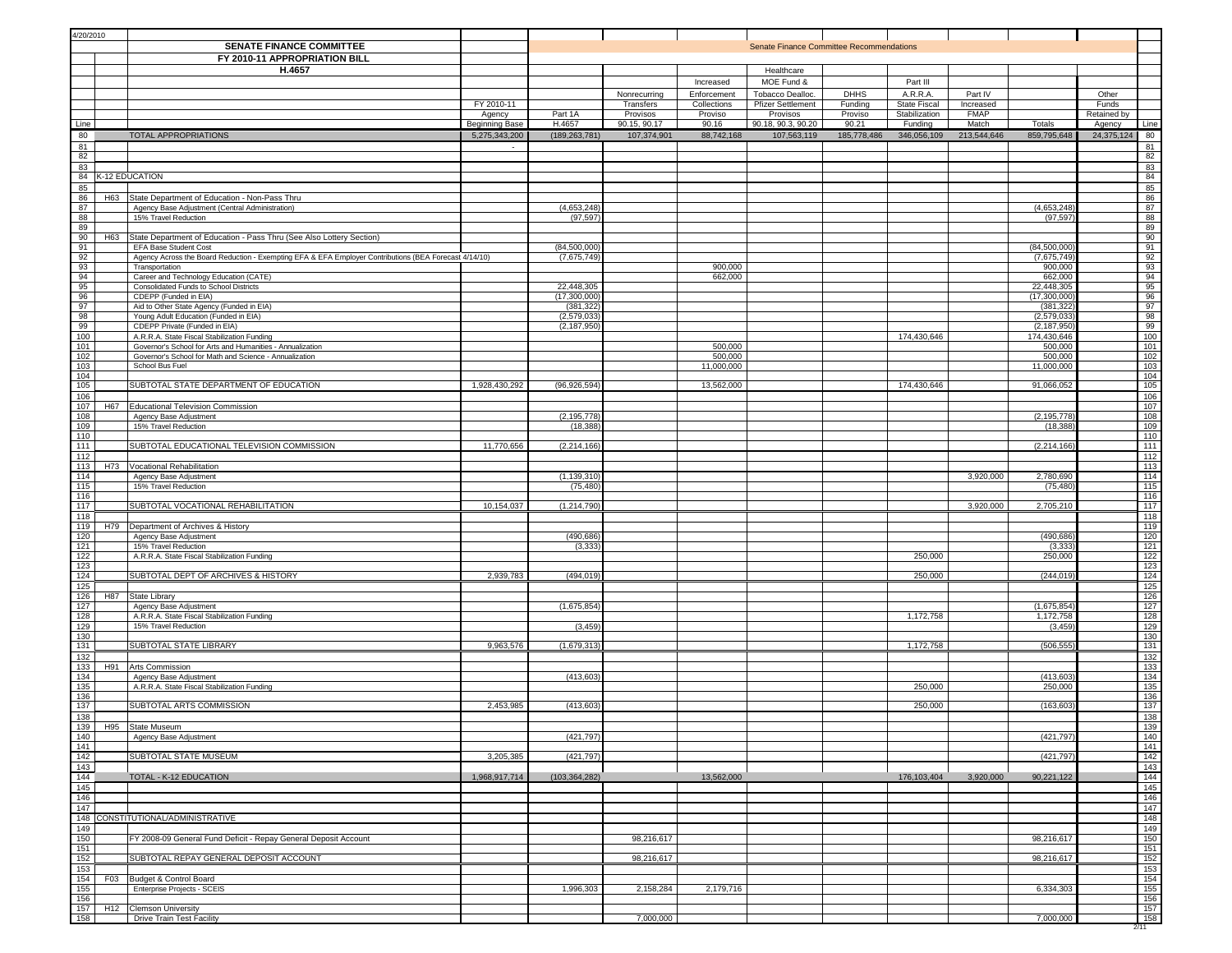|                                                                          | 4/20/2010<br><b>SENATE FINANCE COMMITTEE</b><br>FY 2010-11 APPROPRIATION BILL |                                                                                             |                       |                        |                       |                        | <b>Senate Finance Committee Recommendations</b> |                    |                                      |                          |                      |             |
|--------------------------------------------------------------------------|-------------------------------------------------------------------------------|---------------------------------------------------------------------------------------------|-----------------------|------------------------|-----------------------|------------------------|-------------------------------------------------|--------------------|--------------------------------------|--------------------------|----------------------|-------------|
|                                                                          |                                                                               | H.4657                                                                                      |                       |                        |                       |                        | Healthcare                                      |                    |                                      |                          |                      |             |
|                                                                          |                                                                               |                                                                                             |                       |                        |                       | Increased              | MOE Fund &                                      |                    | Part III                             |                          |                      |             |
|                                                                          |                                                                               |                                                                                             |                       |                        | Nonrecurring          | Enforcement            | Tobacco Dealloc.                                | <b>DHHS</b>        | A.R.R.A.                             | Part IV                  | Other                |             |
|                                                                          |                                                                               |                                                                                             | FY 2010-11<br>Agency  | Part 1A                | Transfers<br>Provisos | Collections<br>Proviso | <b>Pfizer Settlement</b><br>Provisos            | Funding<br>Proviso | <b>State Fiscal</b><br>Stabilization | Increased<br><b>FMAP</b> | Funds<br>Retained by |             |
| Line                                                                     |                                                                               |                                                                                             | <b>Beginning Base</b> | H.4657                 | 90.15, 90.17          | 90.16                  | 90.18, 90.3, 90.20                              | 90.21              | Funding                              | Match<br>Totals          | Agency               | Line        |
| 159                                                                      |                                                                               |                                                                                             |                       |                        |                       |                        |                                                 |                    |                                      |                          |                      | 159         |
| 160<br>161                                                               |                                                                               | SUBTOTAL OTHER STATEWIDE ITEMS                                                              |                       | 1,996,303              | 9,158,284             | 2,179,716              |                                                 |                    |                                      | 13,334,303               |                      | 160<br>161  |
| 162                                                                      |                                                                               |                                                                                             |                       |                        |                       |                        |                                                 |                    |                                      |                          |                      | 162         |
| 163<br>164                                                               | A01                                                                           | The Senate<br>Agency Base Adjustment                                                        |                       | 3,835,896              |                       |                        |                                                 |                    |                                      | 3,835,896                |                      | 163<br>164  |
| 165                                                                      |                                                                               | Reapportionment                                                                             |                       | 862,281                |                       | 1,000,000              |                                                 |                    |                                      | 1,862,281                |                      | 165         |
| 166                                                                      |                                                                               | 15% Travel Reduction                                                                        |                       | (61, 154)              |                       |                        |                                                 |                    |                                      | (61, 154)                |                      | 166         |
| 167<br>168                                                               |                                                                               | SUBTOTAL THE SENATE                                                                         | 7,693,171             | 4,637,023              |                       | 1,000,000              |                                                 |                    |                                      | 5,637,023                |                      | 167<br>168  |
| 169                                                                      |                                                                               |                                                                                             |                       |                        |                       |                        |                                                 |                    |                                      |                          |                      | 169         |
| 170<br>171                                                               | A05                                                                           | House of Representatives<br>Agency Base Adjustment                                          |                       | (1, 353, 940)          |                       |                        |                                                 |                    |                                      | (1, 353, 940)            |                      | 170<br>171  |
| 172                                                                      |                                                                               | Reapportionment                                                                             |                       | 862,282                |                       | 1,000,000              |                                                 |                    |                                      | 1,862,282                |                      | 172         |
| 173                                                                      |                                                                               | 15% Travel Reduction                                                                        |                       | (117, 023)             |                       |                        |                                                 |                    |                                      | (117, 023)               |                      | 173         |
| 174<br>175                                                               |                                                                               | SUBTOTAL HOUSE OF REPRESENTATIVES                                                           | 14,709,627            | (608, 681)             |                       | 1,000,000              |                                                 |                    |                                      | 391,319                  |                      | 174<br>175  |
| 176                                                                      |                                                                               |                                                                                             |                       |                        |                       |                        |                                                 |                    |                                      |                          |                      | 176         |
| 177<br>178                                                               | A15                                                                           | Codification of Laws & Legislative Council<br>Agency Base Adjustment                        |                       | (211, 334)             |                       |                        |                                                 |                    |                                      | (211, 334)               |                      | 177<br>178  |
| 179                                                                      |                                                                               | Code Printing                                                                               |                       | 511,334                |                       |                        |                                                 |                    |                                      | 511,334                  |                      | 179         |
| 180<br>181                                                               |                                                                               | A.R.R.A. State Fiscal Stabilization Funding                                                 |                       |                        |                       |                        |                                                 |                    | 50,000                               | 50,000                   |                      | 180<br>181  |
| 182                                                                      |                                                                               | SUBTOTAL CODIFICATION OF LAWS & LEG COUNCIL                                                 | 2,113,344             | 300,000                |                       |                        |                                                 |                    | 50,000                               | 350,000                  |                      | 182         |
| 183                                                                      |                                                                               |                                                                                             |                       |                        |                       |                        |                                                 |                    |                                      |                          |                      | 183         |
| 184<br>185                                                               | A17                                                                           | Legislative Printing & Information Technology Systems<br>Agency Base Adjustment             |                       | 219,253                |                       |                        |                                                 |                    |                                      | 219,253                  |                      | 184<br>185  |
| 186                                                                      |                                                                               |                                                                                             |                       |                        |                       |                        |                                                 |                    |                                      |                          |                      | 186         |
| 187<br>188                                                               |                                                                               | SUBTOTAL LEGISLATIVE PRINTING & INFO TECH SYSTEMS                                           | 2,557,468             | 219,253                |                       |                        |                                                 |                    |                                      | 219,253                  |                      | 187<br>188  |
| 189                                                                      | A20                                                                           | Legislative Audit Council                                                                   |                       |                        |                       |                        |                                                 |                    |                                      |                          |                      | 189         |
| 190<br>191                                                               |                                                                               | SUBTOTAL LEG AUDIT COUNCIL                                                                  | 847,421               |                        |                       |                        |                                                 |                    |                                      |                          |                      | 190<br>191  |
| 192                                                                      |                                                                               |                                                                                             |                       |                        |                       |                        |                                                 |                    |                                      |                          |                      | 192         |
| 193                                                                      | D05                                                                           | Governor's Office-Executive Control of the State                                            |                       |                        |                       |                        |                                                 |                    |                                      |                          |                      | 193         |
| 194<br>195                                                               |                                                                               | Agency Base Adjustment<br><b>Transition Costs</b>                                           |                       | (199, 197)             |                       | 250,000                |                                                 |                    |                                      | (199, 197)<br>250,000    |                      | 194<br>195  |
| 196                                                                      |                                                                               | 15% Travel Reduction                                                                        |                       | (2, 236)               |                       |                        |                                                 |                    |                                      | (2, 236)                 |                      | 196         |
| 197<br>198                                                               |                                                                               | SUBTOTAL EXECUTIVE CONTROL OF STATE                                                         | 2,014,334             | (201, 433)             |                       | 250,000                |                                                 |                    |                                      | 48,567                   |                      | 197<br>198  |
| 199                                                                      |                                                                               |                                                                                             |                       |                        |                       |                        |                                                 |                    |                                      |                          |                      | 199         |
| 200                                                                      |                                                                               | D20 Governor's Office-Mansion & Grounds                                                     |                       |                        |                       |                        |                                                 |                    |                                      |                          |                      | 200         |
| 201<br>202                                                               |                                                                               | Agency Base Adjustment                                                                      |                       | (37, 733)              |                       |                        |                                                 |                    |                                      | (37, 733)                |                      | 201<br>202  |
| 203                                                                      |                                                                               | SUBTOTAL MANSION & GROUNDS                                                                  | 377,333               | (37, 733)              |                       |                        |                                                 |                    |                                      | (37,733)                 |                      | 203         |
| 204<br>205                                                               | E08                                                                           | Secretary of State                                                                          |                       |                        |                       |                        |                                                 |                    |                                      |                          |                      | 204<br>205  |
| 206                                                                      |                                                                               | Agency Base Adjustment                                                                      |                       | (67, 305)              |                       |                        |                                                 |                    |                                      | (67, 305)                |                      | 206         |
|                                                                          |                                                                               | A.R.R.A. State Fiscal Stabilization Funding<br>15% Travel Reduction                         |                       | (1, 391)               |                       |                        |                                                 |                    | 40,000                               | 40,000<br>(1, 391)       |                      | 207<br>208  |
| $\frac{207}{208}$ $\frac{209}{210}$                                      |                                                                               |                                                                                             |                       |                        |                       |                        |                                                 |                    |                                      |                          |                      | 209         |
|                                                                          |                                                                               | SUBTOTAL SECRETARY OF STATE                                                                 | 686,958               | (68, 696)              |                       |                        |                                                 |                    | 40,000                               | (28, 696)                |                      | 210         |
| 211<br>212                                                               |                                                                               | E12 Comptroller General                                                                     |                       |                        |                       |                        |                                                 |                    |                                      |                          |                      | 211<br>212  |
| 213                                                                      |                                                                               | Agency Base Adjustment                                                                      |                       | (286, 138)             |                       |                        |                                                 |                    |                                      | (286,138                 |                      | 213         |
| 214<br>215                                                               |                                                                               | A.R.R.A. State Fiscal Stabilization Funding<br>15% Travel Reduction                         |                       | (50)                   |                       |                        |                                                 |                    | 50,000                               | 50,000<br>(50)           |                      | 214<br>215  |
| 216                                                                      |                                                                               |                                                                                             |                       |                        |                       |                        |                                                 |                    |                                      |                          |                      | 216         |
| 217                                                                      |                                                                               | SUBTOTAL COMPTROLLER GENERAL                                                                | 2,387,293             | (286, 188)             |                       |                        |                                                 |                    | 50,000                               | (236, 188)               |                      | 217<br>218  |
|                                                                          |                                                                               | 218<br>219 E16 State Treasurer                                                              |                       |                        |                       |                        |                                                 |                    |                                      |                          |                      | 219         |
|                                                                          |                                                                               | Agency Base Adjustment<br>15% Travel Reduction                                              |                       | (253, 199)<br>(2, 302) |                       |                        |                                                 |                    |                                      | (253, 199)<br>(2, 302)   |                      | 220<br>221  |
| $\frac{220}{222}$                                                        |                                                                               |                                                                                             |                       |                        |                       |                        |                                                 |                    |                                      |                          |                      | 222         |
|                                                                          |                                                                               | SUBTOTAL STATE TREASURER                                                                    | 1,851,671             | (255, 501)             |                       |                        |                                                 |                    |                                      | (255, 501)               |                      | 223         |
| $\begin{array}{r}\n 224 \\  \hline\n 225 \\  \hline\n 226\n \end{array}$ |                                                                               | <b>B04</b> Judicial Department                                                              |                       |                        |                       |                        |                                                 |                    |                                      |                          |                      | 224<br>225  |
|                                                                          |                                                                               | Agency Base Adjustment                                                                      |                       | (9,866,855)            |                       | 2,900,000              |                                                 |                    |                                      | (6,966,855)              |                      | 226         |
| $\frac{227}{228}$                                                        |                                                                               | A.R.R.A. State Fiscal Stabilization Funding<br>Court Filing & Motion Fee Increases (H.3161) |                       |                        |                       |                        |                                                 |                    | 2,150,000                            | 2,150,000                | 16,185,959           | 227<br>228  |
|                                                                          |                                                                               |                                                                                             |                       |                        |                       |                        |                                                 |                    |                                      |                          |                      | 229         |
| 230                                                                      |                                                                               | SUBTOTAL JUDICIAL DEPARTMENT                                                                | 22,576,817            | (9,866,855)            |                       | 2,900,000              |                                                 |                    | 2,150,000                            | (4,816,855)              | 16,185,959           | 230<br>231  |
| $\begin{array}{r} 231 \\ 232 \\ 233 \end{array}$                         | C <sub>05</sub>                                                               | Administrative Law Judges                                                                   |                       |                        |                       |                        |                                                 |                    |                                      |                          |                      | 232         |
|                                                                          |                                                                               | Agency Base Adjustment                                                                      |                       | (264, 959)             |                       |                        |                                                 |                    |                                      | (264, 959                |                      | 233         |
|                                                                          |                                                                               | A.R.R.A. State Fiscal Stabilization Funding<br>15% Travel Reduction                         |                       | (2, 282)               |                       |                        |                                                 |                    | 100,000                              | 100,000<br>(2, 282)      |                      | 234<br>235  |
| $\frac{234}{235}$ $\frac{235}{236}$                                      |                                                                               | Court Hearing Fee (H.3161)                                                                  |                       |                        |                       |                        |                                                 |                    |                                      |                          | 400,000 236          |             |
|                                                                          |                                                                               |                                                                                             |                       |                        |                       |                        |                                                 |                    |                                      |                          |                      | 237<br>3/11 |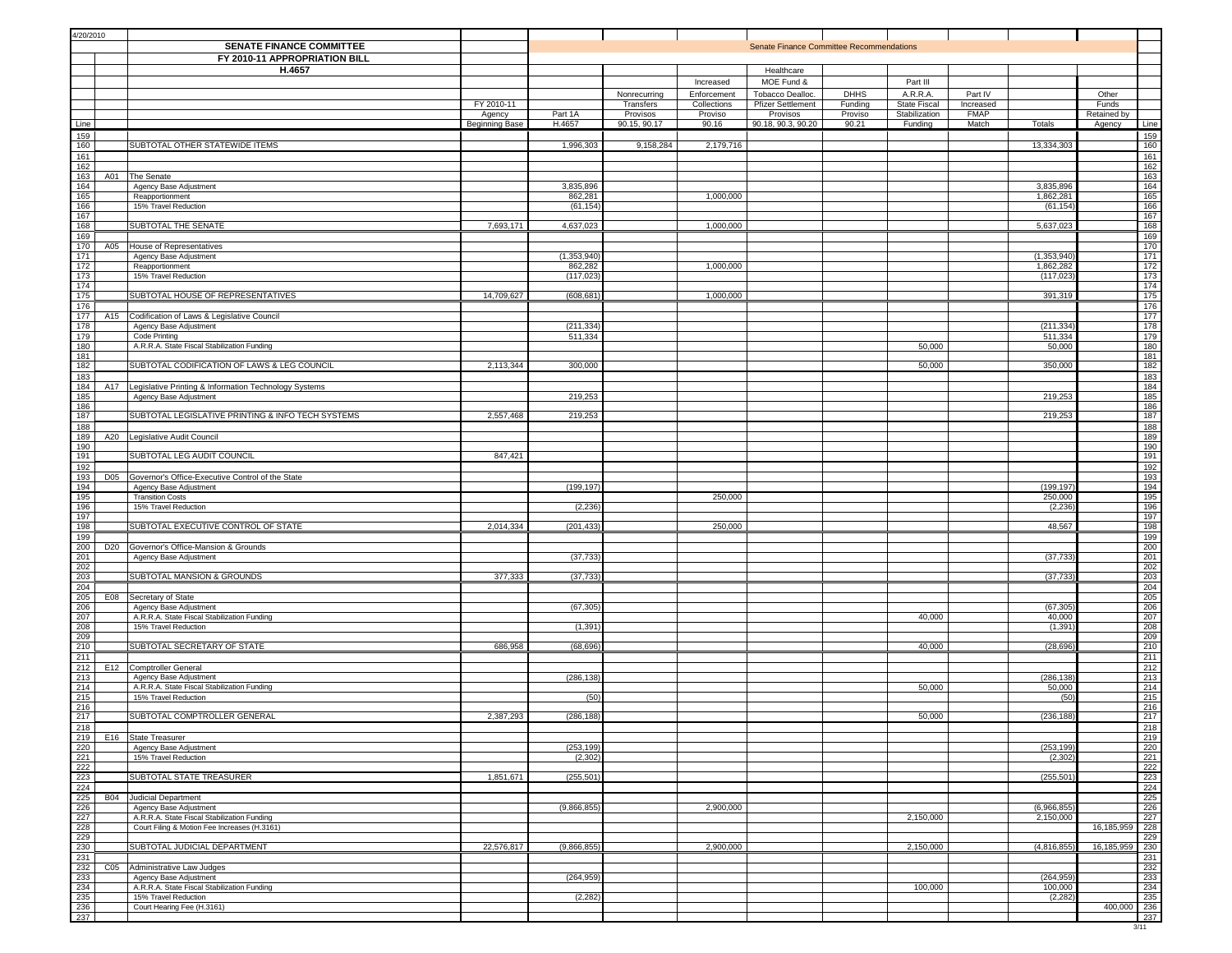| 4/20/2010                                                                                                                                    |                                                                                                    |                      |                     |                       |                        |                                          |                    |                                      |                          |                       |                      |                   |
|----------------------------------------------------------------------------------------------------------------------------------------------|----------------------------------------------------------------------------------------------------|----------------------|---------------------|-----------------------|------------------------|------------------------------------------|--------------------|--------------------------------------|--------------------------|-----------------------|----------------------|-------------------|
|                                                                                                                                              | <b>SENATE FINANCE COMMITTEE</b>                                                                    |                      |                     |                       |                        | Senate Finance Committee Recommendations |                    |                                      |                          |                       |                      |                   |
|                                                                                                                                              | FY 2010-11 APPROPRIATION BILL<br>H.4657                                                            |                      |                     |                       |                        | Healthcare                               |                    |                                      |                          |                       |                      |                   |
|                                                                                                                                              |                                                                                                    |                      |                     |                       | Increased              | MOE Fund &                               |                    | Part III                             |                          |                       |                      |                   |
|                                                                                                                                              |                                                                                                    |                      |                     | Nonrecurring          | Enforcement            | Tobacco Dealloc.                         | <b>DHHS</b>        | A.R.R.A.                             | Part IV                  |                       | Other                |                   |
|                                                                                                                                              |                                                                                                    | FY 2010-11<br>Agency | Part 1A             | Transfers<br>Provisos | Collections<br>Proviso | <b>Pfizer Settlement</b><br>Provisos     | Funding<br>Proviso | <b>State Fiscal</b><br>Stabilization | Increased<br><b>FMAP</b> |                       | Funds<br>Retained by |                   |
| Line                                                                                                                                         |                                                                                                    | Beginning Base       | H.4657              | 90.15, 90.17          | 90.16                  | 90.18, 90.3, 90.20                       | 90.21              | Funding                              | Match                    | Totals                | Agency               | Line              |
| 238                                                                                                                                          | SUBTOTAL ADMINISTRATIVE LAW JUDGES                                                                 | 1,406,535            | (267, 241)          |                       |                        |                                          |                    | 100,000                              |                          | (167, 241)            | 400,000              | 238               |
| 239<br>240                                                                                                                                   | E20 Attorney General                                                                               |                      |                     |                       |                        |                                          |                    |                                      |                          |                       |                      | 239<br>240        |
| 241                                                                                                                                          | Agency Base Adjustment                                                                             |                      | (1,087,581)         |                       |                        |                                          |                    |                                      |                          | (1,087,581)           |                      | 241               |
| 242<br>243                                                                                                                                   | A.R.R.A. State Fiscal Stabilization Funding<br>15% Travel Reduction                                |                      | (17, 727)           |                       |                        |                                          |                    | 500,000                              |                          | 500,000<br>(17, 727)  |                      | 242<br>243        |
| $rac{1}{244}$                                                                                                                                |                                                                                                    |                      |                     |                       |                        |                                          |                    |                                      |                          |                       |                      | 244               |
| 245                                                                                                                                          | SUBTOTAL ATTORNEY GENERAL                                                                          | 4,805,688            | (1, 105, 308)       |                       |                        |                                          |                    | 500,000                              |                          | (605, 308)            |                      | 245<br>246        |
| $rac{246}{247}$                                                                                                                              | E21 Prosecution Coordination Commission                                                            |                      |                     |                       |                        |                                          |                    |                                      |                          |                       |                      | $\frac{247}{248}$ |
| 248<br>249                                                                                                                                   | Agency Base Adjustment<br>A.R.R.A. State Fiscal Stabilization Funding                              |                      | (996,379            |                       | 1,000,000              |                                          |                    | 500,000                              |                          | 3,621<br>500,000      |                      | 249               |
| 250                                                                                                                                          | 15% Travel Reduction                                                                               |                      | (3,621)             |                       |                        |                                          |                    |                                      |                          | (3,621)               |                      | 250               |
| 251<br>252                                                                                                                                   | SUBTOTAL PROSECUTION COORDINATION COMMISSION                                                       | 9,393,962            | (1,000,000)         |                       | 1,000,000              |                                          |                    | 500,000                              |                          | 500,000               |                      | 251<br>252        |
| 253                                                                                                                                          |                                                                                                    |                      |                     |                       |                        |                                          |                    |                                      |                          |                       |                      | 253               |
| 254                                                                                                                                          | E23 Commission on Indigent Defense                                                                 |                      |                     |                       |                        |                                          |                    |                                      |                          |                       |                      | 254<br>255        |
| 255<br>256                                                                                                                                   | Agency Base Adjustment<br>A.R.R.A. State Fiscal Stabilization Funding                              |                      | (993, 314)          |                       | 1,000,000              |                                          |                    | 700,000                              |                          | 6,686<br>700,000      |                      | 256               |
| 257                                                                                                                                          | 15% Travel Reduction                                                                               |                      | (6,686)             |                       |                        |                                          |                    |                                      |                          | (6,686)               |                      | 257               |
| $\frac{258}{259}$                                                                                                                            | SUBTOTAL COMMISSION ON INDIGENT DEFENSE                                                            | 9,451,178            | (1,000,000)         |                       | 1,000,000              |                                          |                    | 700,000                              |                          | 700,000               |                      | $\frac{258}{259}$ |
| 260                                                                                                                                          |                                                                                                    |                      |                     |                       |                        |                                          |                    |                                      |                          |                       |                      | 260               |
| 261<br>262                                                                                                                                   | F03 Budget & Control Board<br>Agency Base Adjustment                                               | 24,860,975           | (1, 592, 322)       |                       | 297,855                |                                          |                    |                                      |                          | (1, 294, 467)         |                      | $\frac{261}{262}$ |
| 263                                                                                                                                          | Reapportionment                                                                                    |                      |                     |                       | 20,000                 |                                          |                    |                                      |                          | 20,000                |                      | 263               |
| 264<br>265                                                                                                                                   | 15% Travel Reduction                                                                               |                      | (30, 947)           |                       |                        |                                          |                    |                                      |                          | (30, 947)             |                      | 264               |
| 266<br>F27                                                                                                                                   | State Auditor                                                                                      | 2,328,974            |                     |                       |                        |                                          |                    |                                      |                          |                       |                      | $\frac{265}{266}$ |
| 267<br>268                                                                                                                                   | A.R.R.A. State Fiscal Stabilization Funding                                                        |                      |                     |                       |                        |                                          |                    | 111,948                              |                          | 111,948               |                      | 268               |
| 269                                                                                                                                          | U30 Division of Aeronautics                                                                        | 607,369              |                     |                       |                        |                                          |                    |                                      |                          |                       |                      | 269               |
| 270<br>271                                                                                                                                   | Agency Base Adjustment                                                                             |                      | (41, 105)           |                       |                        |                                          |                    |                                      |                          | (41, 105)             |                      | 270<br>271        |
|                                                                                                                                              | SUBTOTAL BUDGET & CONTROL BOARD                                                                    | 27,797,318           | (1,664,374)         |                       | 317,855                |                                          |                    | 111,948                              |                          | (1, 234, 571)         |                      | 272               |
| $\begin{array}{r} 272 \\ 273 \\ 274 \end{array}$                                                                                             | F30 Employee Benefits                                                                              |                      |                     |                       |                        |                                          |                    |                                      |                          |                       |                      | $\frac{273}{274}$ |
| 275                                                                                                                                          | Health Plan - Employer Increase                                                                    |                      | 53,855,589          |                       | 147,076                |                                          |                    |                                      |                          | 54,002,665            |                      | 275               |
| 276<br>277                                                                                                                                   | Retired National Guard Pensions - Decrease per Actuarial Valuation                                 |                      | (147, 422)          |                       |                        |                                          |                    |                                      |                          | (147, 422)            |                      | 276<br>277        |
| 278                                                                                                                                          | SUBTOTAL EMPLOYEE BENEFITS                                                                         | 8,624,273            | 53,708,167          |                       | 147,076                |                                          |                    |                                      |                          | 53,855,243            |                      | 278               |
| 279                                                                                                                                          |                                                                                                    |                      |                     |                       |                        |                                          |                    |                                      |                          |                       |                      | 279               |
| 280<br>281                                                                                                                                   | F31 Capital Reserve Fund<br>Capital Reserve Fund (2% of FY 2008-09 Revenue = \$110,883,455)        |                      | (16, 964, 433)      |                       |                        |                                          |                    |                                      |                          | (16,964,433           |                      | 280<br>281        |
| 282                                                                                                                                          |                                                                                                    |                      |                     |                       |                        |                                          |                    |                                      |                          |                       |                      | 282               |
| 283<br>284                                                                                                                                   | SUBTOTAL CAPITAL RESERVE FUND                                                                      | 127,847,888          | (16,964,433)        |                       |                        |                                          |                    |                                      |                          | (16,964,433)          |                      | 283<br>284        |
| 285<br>V <sub>04</sub>                                                                                                                       | Debt Service                                                                                       |                      | 19,755,987          |                       |                        |                                          |                    |                                      |                          | 19,755,987            |                      | 285               |
| 286<br>$rac{287}{287}$                                                                                                                       | <b>SUBTOTAL DEBT SERVICE</b>                                                                       | 190,480,976          | 19,755,987          |                       |                        |                                          |                    |                                      |                          | 19,755,987            |                      | $\frac{286}{287}$ |
| 288                                                                                                                                          |                                                                                                    |                      |                     |                       |                        |                                          |                    |                                      |                          |                       |                      | 288               |
| 289<br>290                                                                                                                                   | X22 Aid to Subdivisions - State Treasurer                                                          | 13,903,018           |                     |                       |                        |                                          |                    |                                      |                          |                       |                      | 289<br>290        |
| 291<br>X22                                                                                                                                   | Local Government Fund - State Treasurer                                                            | 230,232,591          | (27, 613, 180)      |                       |                        |                                          |                    |                                      |                          | (27, 613, 180)        |                      | 291               |
| $\frac{292}{293}$                                                                                                                            | SUBTOTAL AID TO SUBDIVISIONS - STATE TREASURER                                                     | 244,135,609          | (27, 613, 180)      |                       |                        |                                          |                    |                                      |                          | (27, 613, 180)        |                      | 292<br>293        |
| $\frac{294}{295}$                                                                                                                            |                                                                                                    |                      |                     |                       |                        |                                          |                    |                                      |                          |                       |                      | 294               |
| 296                                                                                                                                          | X44 Aid to Subdivisions - Dept. of Revenue<br>Homestead Exemption Shortfall (BEA Estimate 2/11/10) |                      | 64,252,514          |                       | 35,480,071             |                                          |                    |                                      |                          | 99,732,585            |                      | 295<br>296        |
|                                                                                                                                              |                                                                                                    |                      |                     |                       |                        |                                          |                    |                                      |                          |                       |                      | 297               |
| 297<br>298<br>2010 001 001<br>2010 001<br>2010 001<br>2010 001<br>2010 001                                                                   | SUBTOTAL AID TO SUBDIVISIONS - STATE TREASURER                                                     | 26,419,132           | 64,252,514          |                       | 35,480,071             |                                          |                    |                                      |                          | 99,732,585            |                      | 298               |
|                                                                                                                                              | E28 Election Commission                                                                            |                      |                     |                       |                        |                                          |                    |                                      |                          |                       |                      | 299<br>300        |
|                                                                                                                                              | Agency Base Adjustment                                                                             |                      | (197, 740)          |                       |                        |                                          |                    |                                      |                          | (197,740              |                      | 301               |
|                                                                                                                                              | General Election 2010<br>15% Travel Reduction                                                      |                      | (1, 114)            |                       | 3,625,000              |                                          |                    |                                      |                          | 3,625,000<br>(1, 114) |                      | 302<br>303        |
|                                                                                                                                              | SUBTOTAL ELECTION COMMISSION                                                                       |                      |                     |                       |                        |                                          |                    |                                      |                          |                       |                      | 304               |
| $\frac{1000}{306}$                                                                                                                           |                                                                                                    | 1,443,286            | (198, 854)          |                       | 3,625,000              |                                          |                    |                                      |                          | 3,426,146             |                      | 305<br>306        |
| $\begin{array}{r}\n 306 \\  \hline\n 307 \\  \hline\n 308 \\  \hline\n 309 \\  \hline\n 310 \\  \hline\n 311 \\  \hline\n 311\n \end{array}$ | R52 State Ethics Commission                                                                        |                      |                     |                       |                        |                                          |                    |                                      |                          |                       |                      | 307               |
|                                                                                                                                              | Agency Base Adjustment<br>15% Travel Reduction                                                     |                      | (109, 011)<br>(255) |                       |                        |                                          |                    |                                      |                          | (109, 011)<br>(255)   |                      | 308<br>309        |
|                                                                                                                                              |                                                                                                    |                      |                     |                       |                        |                                          |                    |                                      |                          |                       |                      | 310               |
|                                                                                                                                              | SUBTOTAL ETHICS COMMISSION                                                                         | 364,221              | (109, 266)          |                       |                        |                                          |                    |                                      |                          | (109, 266)            |                      | 311<br>312        |
| $\frac{312}{313}$                                                                                                                            | TOTAL - CONSTITUTIONAL/ADMINISTRATIVE                                                              | 709,985,503          | 83,621,504          | 107,374,901           | 48,899,718             |                                          |                    | 4,201,948                            |                          | 244,098,071           | 16,585,959           | 313               |
| 314<br>$rac{314}{315}$                                                                                                                       |                                                                                                    |                      |                     |                       |                        |                                          |                    |                                      |                          |                       |                      | 314<br>315        |
| 316                                                                                                                                          |                                                                                                    |                      |                     |                       |                        |                                          |                    |                                      |                          |                       |                      | 316               |
|                                                                                                                                              |                                                                                                    |                      |                     |                       |                        |                                          |                    |                                      |                          |                       |                      | 4/11              |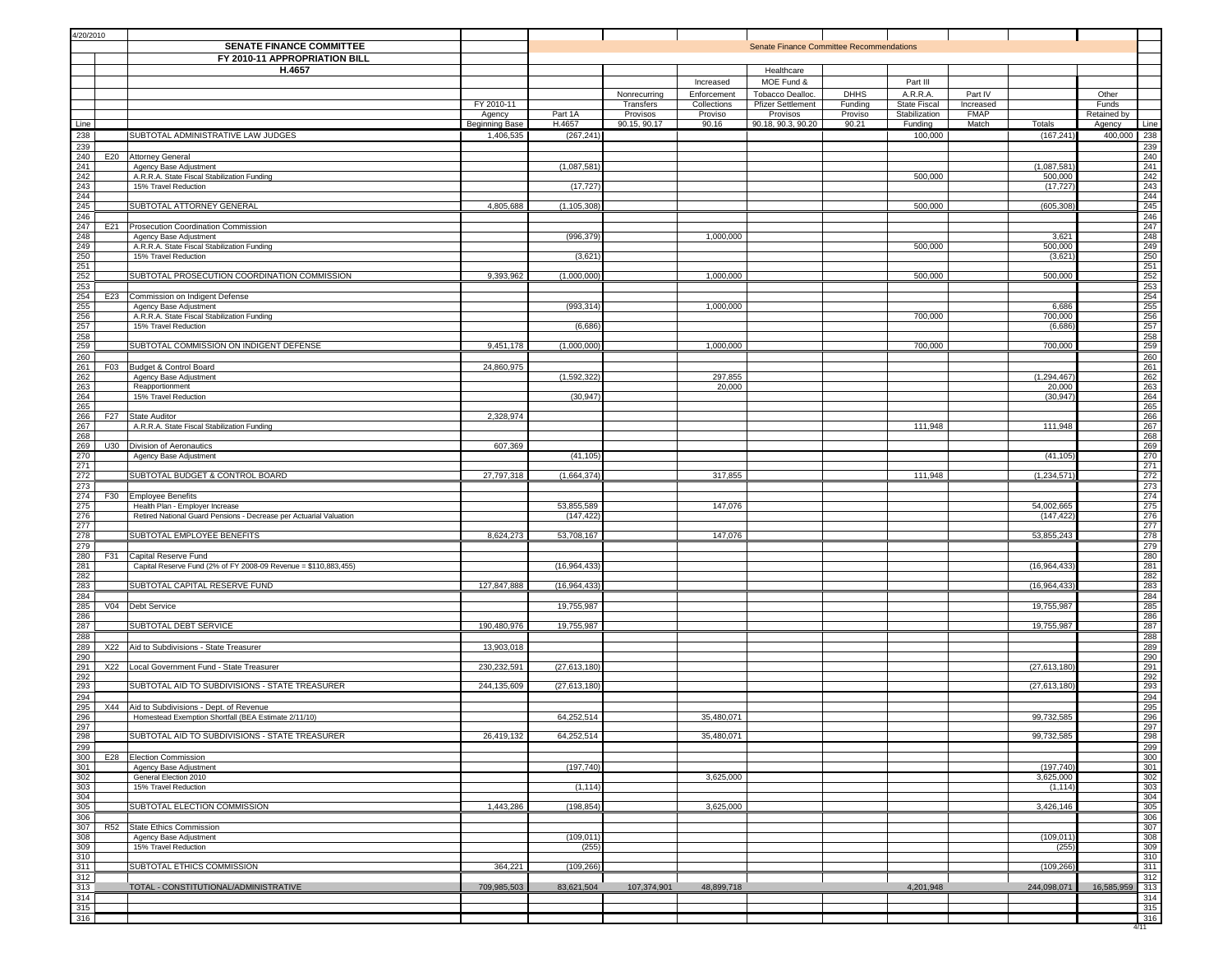| 4/20/2010                                                                                  | <b>SENATE FINANCE COMMITTEE</b><br>FY 2010-11 APPROPRIATION BILL                                |                                        |                          |                                       |                                 | Senate Finance Committee Recommendations                   |                             |                                                 |                                   |                          |                                |                   |
|--------------------------------------------------------------------------------------------|-------------------------------------------------------------------------------------------------|----------------------------------------|--------------------------|---------------------------------------|---------------------------------|------------------------------------------------------------|-----------------------------|-------------------------------------------------|-----------------------------------|--------------------------|--------------------------------|-------------------|
|                                                                                            | H.4657                                                                                          |                                        |                          | Nonrecurring                          | Increased<br>Enforcement        | Healthcare<br>MOE Fund &<br>Tobacco Dealloc.               | <b>DHHS</b>                 | Part III<br>A.R.R.A.                            | Part IV                           |                          | Other                          |                   |
| Line                                                                                       |                                                                                                 | FY 2010-11<br>Agency<br>Beginning Base | Part 1A<br>H.4657        | Transfers<br>Provisos<br>90.15, 90.17 | Collections<br>Proviso<br>90.16 | <b>Pfizer Settlement</b><br>Provisos<br>90.18, 90.3, 90.20 | Funding<br>Proviso<br>90.21 | <b>State Fiscal</b><br>Stabilization<br>Funding | Increased<br><b>FMAP</b><br>Match | Totals                   | Funds<br>Retained by<br>Agency | Line              |
|                                                                                            | 317 NATURAL RESOURCES                                                                           |                                        |                          |                                       |                                 |                                                            |                             |                                                 |                                   |                          |                                | 317               |
| 318<br>319<br>P <sub>12</sub>                                                              | <b>Forestry Commission</b>                                                                      |                                        |                          |                                       |                                 |                                                            |                             |                                                 |                                   |                          |                                | 318<br>319        |
| 320                                                                                        | Agency Base Adjustment                                                                          |                                        | (2, 273, 211)            |                                       |                                 |                                                            |                             |                                                 |                                   | (2, 273, 211)            |                                | 320               |
| $\begin{array}{r} 321 \\ 322 \\ 323 \end{array}$                                           | A.R.R.A. State Fiscal Stabilization Funding<br>15% Travel Reduction                             |                                        | (31,045)                 |                                       |                                 |                                                            |                             | 500,000                                         |                                   | 500,000<br>(31, 045)     |                                | 321               |
|                                                                                            |                                                                                                 |                                        |                          |                                       |                                 |                                                            |                             |                                                 |                                   |                          |                                | $\frac{322}{323}$ |
| 324<br>325                                                                                 | SUBTOTAL FORESTRY COMMISSION                                                                    | 12,080,563                             | (2, 304, 256)            |                                       |                                 |                                                            |                             | 500,000                                         |                                   | (1,804,256)              |                                | 324<br>325        |
| 326<br>P <sub>16</sub>                                                                     | Department of Agriculture                                                                       |                                        |                          |                                       |                                 |                                                            |                             |                                                 |                                   |                          |                                | 326               |
| 327                                                                                        | Agency Base Adjustment                                                                          |                                        | (814, 219)               |                                       | 1,000,000                       |                                                            |                             |                                                 |                                   | 185,781                  |                                | 327               |
| 328<br>329                                                                                 | A.R.R.A. State Fiscal Stabilization Funding<br>15% Travel Reduction                             |                                        | (21, 877)                |                                       |                                 |                                                            |                             | 200,000                                         |                                   | 200,000<br>(21, 877)     |                                | 328<br>329        |
| 330                                                                                        |                                                                                                 |                                        |                          |                                       |                                 |                                                            |                             |                                                 |                                   |                          |                                | 330               |
| 331<br>332                                                                                 | SUBTOTAL DEPARTMENT OF AGRICULTURE                                                              | 3,916,602                              | (836,096)                |                                       | 1,000,000                       |                                                            |                             | 200,000                                         |                                   | 363,904                  |                                | 331<br>332        |
| 333<br>P <sub>20</sub>                                                                     | Clemson-PSA                                                                                     |                                        |                          |                                       |                                 |                                                            |                             |                                                 |                                   |                          |                                | 333               |
| 334                                                                                        | Agency Base Adjustment<br>A.R.R.A. State Fiscal Stabilization Funding                           |                                        | (6,650,124)              |                                       |                                 |                                                            |                             | 2,600,000                                       |                                   | (6,650,124)<br>2,600,000 |                                | 334               |
| $\begin{array}{r} 335 \\ 336 \\ 337 \end{array}$                                           |                                                                                                 |                                        |                          |                                       |                                 |                                                            |                             |                                                 |                                   |                          |                                | 335<br>336        |
|                                                                                            | SUBTOTAL CLEMSON-PSA                                                                            | 34,864,713                             | (6,650,124)              |                                       |                                 |                                                            |                             | 2,600,000                                       |                                   | (4,050,124)              |                                | 337               |
| 338<br>339                                                                                 | P21 SC State-PSA                                                                                |                                        |                          |                                       |                                 |                                                            |                             |                                                 |                                   |                          |                                | 338<br>339        |
|                                                                                            | Agency Base Adjustment                                                                          |                                        | (488,236                 |                                       |                                 |                                                            |                             |                                                 |                                   | (488,236                 |                                | 340               |
| $\frac{340}{341}$ $\frac{342}{342}$                                                        | A.R.R.A. State Fiscal Stabilization Funding                                                     |                                        |                          |                                       |                                 |                                                            |                             | 500,000                                         |                                   | 500,000                  |                                | 341<br>342        |
| 343                                                                                        | SUBTOTAL SC STATE-PSA                                                                           | 2,559,686                              | (488, 236)               |                                       |                                 |                                                            |                             | 500,000                                         |                                   | 11,764                   |                                | 343               |
| 344                                                                                        |                                                                                                 |                                        |                          |                                       |                                 |                                                            |                             |                                                 |                                   |                          |                                | 344               |
| 345<br>346                                                                                 | P24 Department of Natural Resources<br>Agency Base Adjustment                                   |                                        | (4, 205, 578)            |                                       |                                 |                                                            |                             |                                                 |                                   | (4, 205, 578)            |                                | 345<br>346        |
| 347                                                                                        | A.R.R.A. State Fiscal Stabilization Funding                                                     |                                        |                          |                                       |                                 |                                                            |                             | 1,145,089                                       |                                   | 1,145,089                |                                | 347               |
| 348                                                                                        | 15% Travel Reduction<br>Administrative Surcharge for Hunting & Fishing Licenses (Proviso 37.15) |                                        | (25, 140)                |                                       |                                 |                                                            |                             |                                                 |                                   | (25, 140)                | 1,869,544                      | 348<br>349        |
|                                                                                            | Administrative Surcharge for Boating & Watercraft Registration (Proviso 37.14)                  |                                        |                          |                                       |                                 |                                                            |                             |                                                 |                                   |                          | 907,321                        | 350               |
| $\frac{349}{350}$ $\frac{351}{352}$                                                        |                                                                                                 |                                        |                          |                                       |                                 |                                                            |                             |                                                 |                                   |                          |                                | 351               |
| 353                                                                                        | SUBTOTAL DEPT. OF NATURAL RESOURCES                                                             | 17,194,313                             | (4, 230, 718)            |                                       |                                 |                                                            |                             | 1,145,089                                       |                                   | (3,085,629)              | 2,776,865                      | 352<br>353        |
| 354<br>P <sub>26</sub>                                                                     | Sea Grant Consortium                                                                            |                                        |                          |                                       |                                 |                                                            |                             |                                                 |                                   |                          |                                | 354               |
| 355                                                                                        | Agency Base Adjustment<br>15% Travel Reduction                                                  |                                        | (36, 016)                |                                       |                                 |                                                            |                             |                                                 |                                   | (36, 016)                |                                | 355               |
| $\frac{356}{357}$                                                                          |                                                                                                 |                                        | (9,310)                  |                                       |                                 |                                                            |                             |                                                 |                                   | (9,310)                  |                                | 356<br>357        |
| $rac{358}{358}$                                                                            | SUBTOTAL SEA GRANT CONSORTIUM                                                                   | 405,460                                | (45, 326)                |                                       |                                 |                                                            |                             |                                                 |                                   | (45, 326)                |                                | 358               |
| 359<br>360<br>P28                                                                          | Department of Parks, Recreation & Tourism                                                       |                                        |                          |                                       |                                 |                                                            |                             |                                                 |                                   |                          |                                | 359<br>360        |
| 361                                                                                        | Agency Base Adjustment                                                                          |                                        | (5, 259, 136)            |                                       | 1,000,000                       |                                                            |                             |                                                 |                                   | (4, 259, 136)            |                                | 361               |
| $\frac{362}{363}$                                                                          | 15% Travel Reduction                                                                            |                                        | (44, 869)                |                                       |                                 |                                                            |                             |                                                 |                                   | (44, 869)                |                                | 362<br>363        |
| $rac{364}{364}$                                                                            | SUBTOTAL DEPT. OF PRT                                                                           | 23,868,310                             | (5,304,005)              |                                       | 1,000,000                       |                                                            |                             |                                                 |                                   | (4,304,005)              |                                | 364               |
| 365                                                                                        |                                                                                                 |                                        |                          |                                       |                                 |                                                            |                             |                                                 |                                   |                          |                                | 365               |
| 366<br>R08<br>367                                                                          | <b>Workers Compensation Commission</b><br>Agency Base Adjustment                                |                                        | (389, 075)               |                                       |                                 |                                                            |                             |                                                 |                                   | (389,075                 |                                | 366<br>367        |
| 368                                                                                        | 15% Travel Reduction                                                                            |                                        | (6,966)                  |                                       |                                 |                                                            |                             |                                                 |                                   | (6,966)                  |                                | 368               |
| 369<br>370                                                                                 | SUBTOTAL WORKERS COMP COMMISSION                                                                | 2,315,996                              | (396, 041)               |                                       |                                 |                                                            |                             |                                                 |                                   | (396, 041)               |                                | 369<br>370        |
| 371                                                                                        |                                                                                                 |                                        |                          |                                       |                                 |                                                            |                             |                                                 |                                   |                          |                                | 371               |
| 372<br><b>R20</b><br>373                                                                   | Department of Insurance<br>Agency Base Adjustment                                               |                                        | (388, 411)               |                                       |                                 |                                                            |                             |                                                 |                                   | (388, 411)               |                                | 372<br>373        |
| 374                                                                                        | 15% Travel Reduction                                                                            |                                        | (31, 249)                |                                       |                                 |                                                            |                             |                                                 |                                   | (31, 249)                |                                | 374               |
| 375                                                                                        |                                                                                                 |                                        |                          |                                       |                                 |                                                            |                             |                                                 |                                   |                          |                                | 375               |
|                                                                                            | SUBTOTAL DEPARTMENT OF INSURANCE                                                                | 2,374,198                              | (419, 660)               |                                       |                                 |                                                            |                             |                                                 |                                   | (419,660)                |                                | 376<br>377        |
|                                                                                            | R28 Department of Consumer Affairs                                                              |                                        |                          |                                       |                                 |                                                            |                             |                                                 |                                   |                          |                                | 378               |
|                                                                                            | Agency Base Adjustment<br>15% Travel Reduction                                                  |                                        | (195, 010)<br>(1, 857)   |                                       |                                 |                                                            |                             |                                                 |                                   | (195, 010)<br>(1, 857)   |                                | 379<br>380        |
|                                                                                            | Consumer Affairs Fee Retention (Proviso 64.5)                                                   |                                        |                          |                                       |                                 |                                                            |                             |                                                 |                                   |                          | 133,000                        | 381               |
| $\begin{array}{r} 376 \\ 377 \\ 378 \\ 389 \\ 380 \\ 382 \\ 383 \end{array}$               | SUBTOTAL DEPT. OF CONSUMER AFFAIRS                                                              | 1,496,788                              | (196, 867)               |                                       |                                 |                                                            |                             |                                                 |                                   | (196, 867)               | 133,000                        | 382<br>383        |
|                                                                                            |                                                                                                 |                                        |                          |                                       |                                 |                                                            |                             |                                                 |                                   |                          |                                | 384               |
| $\begin{array}{r} 384 \\ 385 \\ 385 \\ 386 \end{array}$                                    | R36 Department of Labor, Licensing, & Regulation                                                |                                        |                          |                                       |                                 |                                                            |                             |                                                 |                                   |                          |                                | 385               |
|                                                                                            | Agency Base Adjustment<br>15% Travel Reduction                                                  |                                        | (272, 581)<br>(153, 549) |                                       |                                 |                                                            |                             |                                                 |                                   | (272, 581)<br>(153, 549) |                                | 386<br>387        |
| $\begin{array}{r}\n 300 \\  \hline\n 387 \\  \hline\n 388 \\  \hline\n 389\n \end{array}$  |                                                                                                 |                                        |                          |                                       |                                 |                                                            |                             |                                                 |                                   |                          |                                | 388               |
| $\frac{390}{ }$                                                                            | SUBTOTAL DEPT. OF LABOR, LICENSING & REGULATION                                                 | 1,774,906                              | (426, 130)               |                                       |                                 |                                                            |                             |                                                 |                                   | (426, 130)               |                                | 389               |
|                                                                                            | R60 Employment Security Commission                                                              |                                        |                          |                                       |                                 |                                                            |                             |                                                 |                                   |                          |                                | 390<br>391        |
|                                                                                            | Agency Base Adjustment                                                                          |                                        | (83,062)                 |                                       |                                 |                                                            |                             |                                                 |                                   | (83,062)                 |                                | 392               |
| $\begin{array}{r} 390 \\ \hline 391 \\ \hline 392 \\ \hline 393 \\ \hline 394 \end{array}$ | SUBTOTAL EMPLOYMENT SECURITY COMMISSION                                                         | 512,778                                | (83,062)                 |                                       |                                 |                                                            |                             |                                                 |                                   | (83,062)                 |                                | 393<br>394        |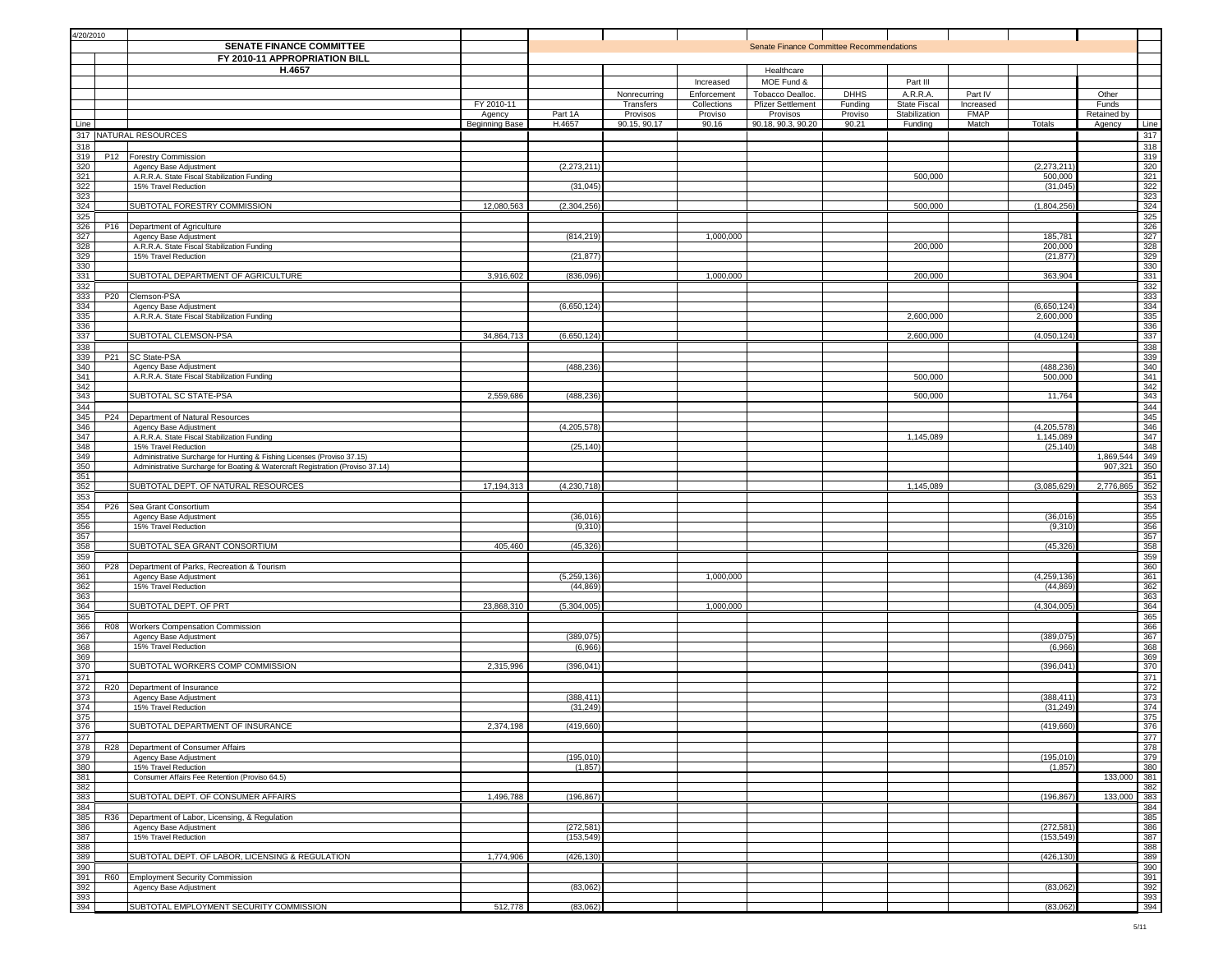| 4/20/2010                                                                                       |                                                                       |                |                |              |             |                                          |             |                     |             |                              |             |            |
|-------------------------------------------------------------------------------------------------|-----------------------------------------------------------------------|----------------|----------------|--------------|-------------|------------------------------------------|-------------|---------------------|-------------|------------------------------|-------------|------------|
|                                                                                                 | <b>SENATE FINANCE COMMITTEE</b>                                       |                |                |              |             | Senate Finance Committee Recommendations |             |                     |             |                              |             |            |
|                                                                                                 | FY 2010-11 APPROPRIATION BILL                                         |                |                |              |             |                                          |             |                     |             |                              |             |            |
|                                                                                                 | H.4657                                                                |                |                |              |             | Healthcare                               |             |                     |             |                              |             |            |
|                                                                                                 |                                                                       |                |                |              | Increased   | MOE Fund &                               |             | Part III            |             |                              |             |            |
|                                                                                                 |                                                                       |                |                | Nonrecurring | Enforcement | Tobacco Dealloc.                         | <b>DHHS</b> | A.R.R.A.            | Part IV     |                              | Other       |            |
|                                                                                                 |                                                                       | FY 2010-11     |                | Transfers    | Collections | <b>Pfizer Settlement</b>                 | Funding     | <b>State Fiscal</b> | Increased   |                              | Funds       |            |
|                                                                                                 |                                                                       | Agency         | Part 1A        | Provisos     | Proviso     | Provisos                                 | Proviso     | Stabilization       | <b>FMAP</b> |                              | Retained by |            |
| Line                                                                                            |                                                                       | Beginning Base | H.4657         | 90.15, 90.17 | 90.16       | 90.18, 90.3, 90.20                       | 90.21       | Funding             | Match       | Totals                       | Agency      | Line       |
| 395                                                                                             |                                                                       |                |                |              |             |                                          |             |                     |             |                              |             | 395        |
| $\frac{396}{ }$                                                                                 | S60 Procurement Review Panel                                          |                |                |              |             |                                          |             |                     |             |                              |             | 396        |
| 397                                                                                             |                                                                       |                |                |              |             |                                          |             |                     |             |                              |             | 397        |
| 398                                                                                             | SUBTOTAL PROCUREMENT REVIEW PANEL                                     | 110,368        |                |              |             |                                          |             |                     |             |                              |             | 398        |
| 399                                                                                             |                                                                       |                |                |              |             |                                          |             |                     |             |                              |             | 399        |
| 400<br>401                                                                                      | E24 Adjutant General                                                  |                | (965, 313)     |              |             |                                          |             |                     |             | (965,313                     |             | 400<br>401 |
| 402                                                                                             | Agency Base Adjustment<br>15% Travel Reduction                        |                | (25,087)       |              |             |                                          |             |                     |             | (25,087)                     |             | 402        |
| 403                                                                                             |                                                                       |                |                |              |             |                                          |             |                     |             |                              |             | 403        |
| 404                                                                                             | SUBTOTAL ADJUTANT GENERAL                                             | 5,448,456      | (990, 400)     |              |             |                                          |             |                     |             | (990, 400)                   |             | 404        |
| 405                                                                                             |                                                                       |                |                |              |             |                                          |             |                     |             |                              |             | 405        |
| 406                                                                                             | P32 Department of Commerce                                            |                |                |              |             |                                          |             |                     |             |                              |             | 406        |
| 407                                                                                             | Agency Base Adjustment                                                |                | (825, 912)     |              |             |                                          |             |                     |             | (825, 912)                   |             | 407        |
| 408                                                                                             | Deal Closing Fund                                                     |                |                |              | 5,000,000   |                                          |             |                     |             | 5,000,000                    |             | 408        |
| 409<br>410                                                                                      | 15% Travel Reduction                                                  |                | (31, 264)      |              |             |                                          |             |                     |             | (31, 264)                    |             | 409<br>410 |
| 411                                                                                             | SUBTOTAL DEPT. OF COMMERCE                                            | 4,762,091      | (857, 176)     |              | 5,000,000   |                                          |             |                     |             | 4,142,824                    |             | 411        |
| 412                                                                                             |                                                                       |                |                |              |             |                                          |             |                     |             |                              |             | 412        |
| 413<br>P40                                                                                      | <b>Conservation Bank</b>                                              |                |                |              |             |                                          |             |                     |             |                              |             | 413        |
| 414                                                                                             |                                                                       |                |                |              |             |                                          |             |                     |             |                              |             | 414        |
| 415                                                                                             | SUBTOTAL CONSERVATION BANK                                            |                |                |              |             |                                          |             |                     |             |                              |             | 415        |
| 416                                                                                             |                                                                       |                |                |              |             |                                          |             |                     |             |                              |             | 416        |
| 417                                                                                             | TOTAL - NATURAL RESOURCES                                             | 113,685,228    | (23, 228, 097) |              | 7,000,000   |                                          |             | 4,945,089           |             | (11, 283, 008)               | 2,909,865   | 417        |
| 418                                                                                             |                                                                       |                |                |              |             |                                          |             |                     |             |                              |             | 418        |
| 419<br>420                                                                                      |                                                                       |                |                |              |             |                                          |             |                     |             |                              |             | 419        |
| 421 HIGHER EDUCATION                                                                            |                                                                       |                |                |              |             |                                          |             |                     |             |                              |             | 420<br>421 |
| 422                                                                                             |                                                                       |                |                |              |             |                                          |             |                     |             |                              |             | 422        |
| 423<br>H <sub>0</sub> 3                                                                         | Commission on Higher Education (Also see Lottery Section)             |                |                |              |             |                                          |             |                     |             |                              |             | 423        |
| 424                                                                                             | Scholarships and Tuition Assistance                                   |                | 13,409,739     |              |             |                                          |             |                     |             | 13,409,739                   |             | 424        |
| 425                                                                                             | Agency Base Adjustment                                                |                | (1,474,970)    |              |             |                                          |             |                     |             | (1,474,970)                  |             | 425        |
| 426                                                                                             | <b>SREB Dues</b>                                                      |                |                |              | 413,929     |                                          |             |                     |             | 413,929                      |             | 426        |
| 427                                                                                             | A.R.R.A. State Fiscal Stabilization Funding                           |                |                |              |             |                                          |             | 364,440             |             | 364,440                      |             | 427        |
| 428<br>429                                                                                      | University Center of Greenville                                       |                | 918,414        |              |             |                                          |             |                     |             | 918,414                      |             | 428        |
| 430                                                                                             | 15% Travel Reduction                                                  |                | (18, 774)      |              |             |                                          |             |                     |             | (18, 774)                    |             | 429<br>430 |
| 431                                                                                             | SUBTOTAL COMMISSION ON HIGHER EDUCATION                               | 106,108,424    | 12,834,409     |              | 413,929     |                                          |             | 364,440             |             | 13,612,778                   |             | 431        |
| 432                                                                                             |                                                                       |                |                |              |             |                                          |             |                     |             |                              |             | 432        |
| 433                                                                                             | H06 Higher Education Tuition Grants (Also See Lottery Section)        |                |                |              |             |                                          |             |                     |             |                              |             | 433        |
| 434                                                                                             | Agency Base Adjustment                                                |                | (40, 949)      |              |             |                                          |             |                     |             | (40, 949)                    |             | 434        |
| 435                                                                                             | 15% Travel Reduction                                                  |                | (881)          |              |             |                                          |             |                     |             | (881                         |             | 435        |
| 436                                                                                             |                                                                       |                |                |              |             |                                          |             |                     |             |                              |             | 436        |
| 437                                                                                             | SUBTOTAL TUITION GRANTS                                               | 22,049,120     | (41, 830)      |              |             |                                          |             |                     |             | (41, 830)                    |             | 437        |
| 438<br>439                                                                                      | HIGHER EDUCATION INSTITUTIONS                                         |                |                |              |             |                                          |             |                     |             |                              |             | 438<br>439 |
| 440                                                                                             | H09 Citadel                                                           | 11,256,224     |                |              |             |                                          |             |                     |             |                              |             | 440        |
| 441                                                                                             | Agency Base Adjustment                                                |                | (2, 268, 977)  |              |             |                                          |             |                     |             | (2, 268, 977)                |             | 441        |
| 442                                                                                             | A.R.R.A. State Fiscal Stabilization Funding                           |                |                |              |             |                                          |             | 2,363,807           |             | 2,363,807                    |             | 442        |
| $\frac{1}{443}$                                                                                 | 15% Travel Reduction                                                  |                | (94, 830)      |              |             |                                          |             |                     |             | (94, 830)                    |             | 443        |
| $\frac{444}{ }$                                                                                 |                                                                       |                |                |              |             |                                          |             |                     |             |                              |             | 444        |
| 445                                                                                             | H <sub>12</sub> Clemson                                               | 78,498,132     |                |              |             |                                          |             |                     |             |                              |             | 445        |
| 446<br>447                                                                                      | Agency Base Adjustment<br>A.R.R.A. State Fiscal Stabilization Funding |                | (15, 120, 852) |              |             |                                          |             | 16,484,608          |             | (15, 120, 852)<br>16,484,608 |             | 446<br>447 |
| 448                                                                                             | 15% Travel Reduction                                                  |                | (1, 363, 756)  |              |             |                                          |             |                     |             | (1, 363, 756)                |             | 448        |
| 449                                                                                             |                                                                       |                |                |              |             |                                          |             |                     |             |                              |             | 449        |
| 450<br>H <sub>15</sub>                                                                          | University of Charleston                                              | 23,752,507     |                |              |             |                                          |             |                     |             |                              |             | 450        |
| 451                                                                                             | Agency Base Adjustment                                                |                | (4,805,653)    |              |             |                                          |             |                     |             | (4,805,653)                  |             | 451        |
| 452                                                                                             | A.R.R.A. State Fiscal Stabilization Funding                           |                |                |              |             |                                          |             | 4,988,026           |             | 4,988,026                    |             | 452        |
| 453                                                                                             | 15% Travel Reduction                                                  |                | (182, 373)     |              |             |                                          |             |                     |             | (182, 373)                   |             | 453        |
| $\begin{array}{r} 454 \\ \hline 455 \\ \hline 456 \\ \hline 457 \end{array}$<br>H <sub>17</sub> | Coastal Carolina                                                      | 11,555,329     |                |              |             |                                          |             |                     |             |                              |             | 454<br>455 |
|                                                                                                 | Agency Base Adjustment                                                |                | (2, 332, 044)  |              |             |                                          |             |                     |             | (2, 332, 044)                |             | 456        |
|                                                                                                 | A.R.R.A. State Fiscal Stabilization Funding                           |                |                |              |             |                                          |             | 2,426,619           |             | 2,426,619                    |             | 457        |
| 458                                                                                             | 15% Travel Reduction                                                  |                | (94, 575)      |              |             |                                          |             |                     |             | (94, 575)                    |             | 458        |
| $\frac{1}{459}$                                                                                 |                                                                       |                |                |              |             |                                          |             |                     |             |                              |             | 459        |
| 460                                                                                             | H <sub>18</sub>   Francis Marion                                      | 13,388,078     |                |              |             |                                          |             |                     |             |                              |             | 460        |
| 461<br>462                                                                                      | Agency Base Adjustment                                                |                | (2,768,430)    |              |             |                                          |             |                     |             | (2,768,430)                  |             | 461        |
| $\frac{463}{ }$                                                                                 | A.R.R.A. State Fiscal Stabilization Funding<br>15% Travel Reduction   |                | (43,067)       |              |             |                                          |             | 2,811,497           |             | 2,811,497<br>(43,067)        |             | 462<br>463 |
| $-464$                                                                                          |                                                                       |                |                |              |             |                                          |             |                     |             |                              |             | 464        |
| 465                                                                                             | H <sub>21</sub> Lander                                                | 7,592,240      |                |              |             |                                          |             |                     |             |                              |             | 465        |
| 466                                                                                             | Agency Base Adjustment                                                |                | (1,566,525)    |              |             |                                          |             |                     |             | (1,566,525)                  |             | 466        |
| $\frac{467}{ }$                                                                                 | A.R.R.A. State Fiscal Stabilization Funding                           |                |                |              |             |                                          |             | 1,594,370           |             | 1,594,370                    |             | 467        |
| $-468$                                                                                          | 15% Travel Reduction                                                  |                | (27, 845)      |              |             |                                          |             |                     |             | (27, 845)                    |             | 468        |
| $\frac{469}{ }$                                                                                 |                                                                       |                |                |              |             |                                          |             |                     |             |                              |             | 469        |
| 470<br>471                                                                                      | H <sub>24</sub> SC State                                              | 16,471,285     |                |              |             |                                          |             |                     |             |                              |             | 470        |
| $\frac{1}{472}$                                                                                 | Agency Base Adjustment<br>A.R.R.A. State Fiscal Stabilization Funding |                | (3,335,866)    |              |             |                                          |             | 3,458,970           |             | (3,335,866)<br>3,458,970     |             | 471<br>472 |
| 473                                                                                             | 15% Travel Reduction                                                  |                | (123, 104)     |              |             |                                          |             |                     |             | (123, 104)                   |             | 473        |
|                                                                                                 |                                                                       |                |                |              |             |                                          |             |                     |             |                              |             |            |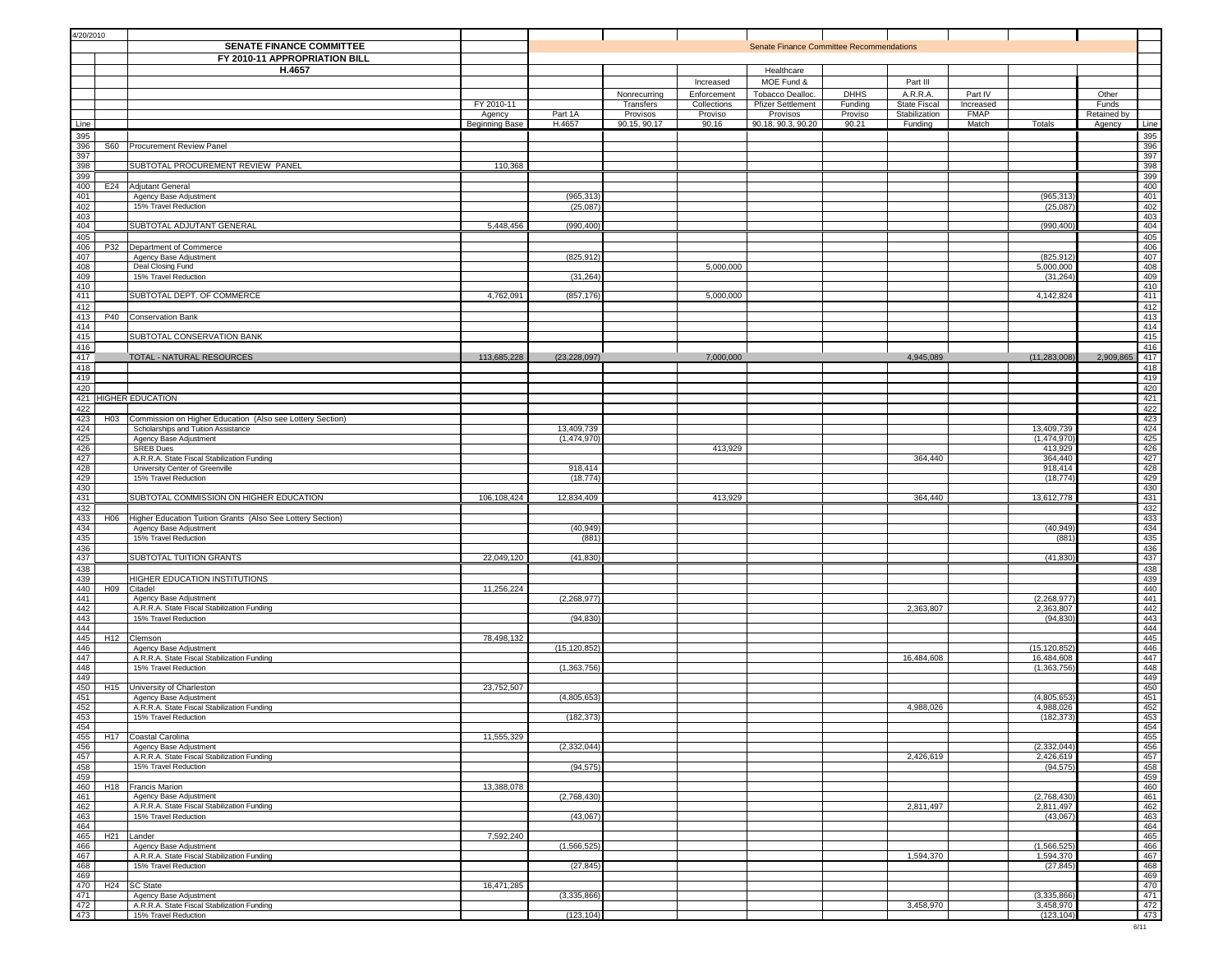| 4/20/2010                                                                                                   |                 |                                                                                 |                      |                |                       |                        |                                          |                    |                                      |                          |                            |                             |            |
|-------------------------------------------------------------------------------------------------------------|-----------------|---------------------------------------------------------------------------------|----------------------|----------------|-----------------------|------------------------|------------------------------------------|--------------------|--------------------------------------|--------------------------|----------------------------|-----------------------------|------------|
|                                                                                                             |                 | <b>SENATE FINANCE COMMITTEE</b><br>FY 2010-11 APPROPRIATION BILL                |                      |                |                       |                        | Senate Finance Committee Recommendations |                    |                                      |                          |                            |                             |            |
|                                                                                                             |                 | H.4657                                                                          |                      |                |                       |                        | Healthcare                               |                    |                                      |                          |                            |                             |            |
|                                                                                                             |                 |                                                                                 |                      |                |                       | Increased              | MOE Fund &                               |                    | Part III                             |                          |                            |                             |            |
|                                                                                                             |                 |                                                                                 |                      |                | Nonrecurring          | Enforcement            | Tobacco Dealloc.                         | <b>DHHS</b>        | A.R.R.A.                             | Part IV                  |                            | Other                       |            |
|                                                                                                             |                 |                                                                                 | FY 2010-11<br>Agency | Part 1A        | Transfers<br>Provisos | Collections<br>Proviso | <b>Pfizer Settlement</b><br>Provisos     | Funding<br>Proviso | <b>State Fiscal</b><br>Stabilization | Increased<br><b>FMAP</b> |                            | Funds<br><b>Retained by</b> |            |
| Line                                                                                                        |                 |                                                                                 | Beginning Base       | H.4657         | 90.15, 90.17          | 90.16                  | 90.18, 90.3, 90.20                       | 90.21              | Funding                              | Match                    | Totals                     | Agency                      | Line       |
| 474                                                                                                         |                 |                                                                                 |                      |                |                       |                        |                                          |                    |                                      |                          |                            |                             | 474        |
| 475                                                                                                         |                 | USC System                                                                      |                      |                |                       |                        |                                          |                    |                                      |                          |                            |                             | 475        |
| 476<br>477                                                                                                  | H <sub>27</sub> | -Columbia<br>Agency Base Adjustment                                             | 128,520,804          | (25, 904, 947) |                       |                        |                                          |                    |                                      |                          | (25, 904, 947)             |                             | 476<br>477 |
| 478                                                                                                         |                 | A.R.R.A. State Fiscal Stabilization Funding                                     |                      |                |                       |                        |                                          |                    | 26,892,783                           |                          | 26,892,783                 |                             | 478        |
| 479                                                                                                         |                 | 15% Travel Reduction                                                            |                      | (1,084,422)    |                       |                        |                                          |                    |                                      |                          | (1,084,422)                |                             | 479        |
| 480<br>481                                                                                                  | H <sub>29</sub> | -Aiken                                                                          | 7,772,409            |                |                       |                        |                                          |                    |                                      |                          |                            |                             | 480<br>481 |
| 482                                                                                                         |                 | Agency Base Adjustment                                                          |                      | (1,597,256)    |                       |                        |                                          |                    |                                      |                          | (1, 597, 256)              |                             | 482        |
| 483                                                                                                         |                 | A.R.R.A. State Fiscal Stabilization Funding                                     |                      |                |                       |                        |                                          |                    | 1,632,206                            |                          | 1,632,206                  |                             | 483        |
| 484<br>485                                                                                                  |                 | 15% Travel Reduction                                                            |                      | (34, 950)      |                       |                        |                                          |                    |                                      |                          | (34,950)                   |                             | 484<br>485 |
| 486                                                                                                         |                 | H34 -Upstate                                                                    | 10,138,616           |                |                       |                        |                                          |                    |                                      |                          |                            |                             | 486        |
| 487                                                                                                         |                 | Agency Base Adjustment                                                          |                      | (2,057,248)    |                       |                        |                                          |                    |                                      |                          | (2,057,248)                |                             | 487        |
| 488<br>489                                                                                                  |                 | A.R.R.A. State Fiscal Stabilization Funding<br>15% Travel Reduction             |                      | (71, 861)      |                       |                        |                                          |                    | 2,129,109                            |                          | 2,129,109<br>(71, 861)     |                             | 488<br>489 |
| 490                                                                                                         |                 |                                                                                 |                      |                |                       |                        |                                          |                    |                                      |                          |                            |                             | 490        |
| 491                                                                                                         | H36             | -Beaufort                                                                       | 1,834,243            |                |                       |                        |                                          |                    |                                      |                          |                            |                             | 491        |
| 492<br>493                                                                                                  |                 | Agency Base Adjustment<br>A.R.R.A. State Fiscal Stabilization Funding           |                      | (366, 238)     |                       |                        |                                          |                    | 481,777                              |                          | (366, 238)<br>481,777      |                             | 492<br>493 |
| 494                                                                                                         |                 | 15% Travel Reduction                                                            |                      | (18, 953)      |                       |                        |                                          |                    |                                      |                          | (18, 953)                  |                             | 494        |
| 495                                                                                                         |                 |                                                                                 |                      |                |                       |                        |                                          |                    |                                      |                          |                            |                             | 495        |
| 496<br>497                                                                                                  | H37             | -Lancaster                                                                      | 1,935,139            | (400, 360)     |                       |                        |                                          |                    |                                      |                          | (400, 360)                 |                             | 496<br>497 |
| 498                                                                                                         |                 | Agency Base Adjustment<br>A.R.R.A. State Fiscal Stabilization Funding           |                      |                |                       |                        |                                          |                    | 406,379                              |                          | 406,379                    |                             |            |
| $\frac{499}{500}$                                                                                           |                 | 15% Travel Reduction                                                            |                      | (6,019)        |                       |                        |                                          |                    |                                      |                          | (6,019)                    |                             | 498<br>499 |
| 501                                                                                                         | H38             |                                                                                 | 1,649,214            |                |                       |                        |                                          |                    |                                      |                          |                            |                             | 500<br>501 |
| 502                                                                                                         |                 | -Salkehatchie<br>Agency Base Adjustment                                         |                      | (339, 407)     |                       |                        |                                          |                    |                                      |                          | (339, 407)                 |                             | 502        |
| 503                                                                                                         |                 | A.R.R.A. State Fiscal Stabilization Funding                                     |                      |                |                       |                        |                                          |                    | 346,335                              |                          | 346,335                    |                             | 503        |
| $\frac{504}{505}$                                                                                           |                 | 15% Travel Reduction                                                            |                      | (6,928)        |                       |                        |                                          |                    |                                      |                          | (6,928)                    |                             | 504        |
| 506                                                                                                         | H39             | -Sumter                                                                         | 3,061,316            |                |                       |                        |                                          |                    |                                      |                          |                            |                             | 505<br>506 |
| 507                                                                                                         |                 | Agency Base Adjustment                                                          |                      | (630, 381)     |                       |                        |                                          |                    |                                      |                          | (630,381                   |                             | 507        |
| 508                                                                                                         |                 | A.R.R.A. State Fiscal Stabilization Funding                                     |                      |                |                       |                        |                                          |                    | 642,876                              |                          | 642,876                    |                             | 508        |
| 509<br>510                                                                                                  |                 | 15% Travel Reduction                                                            |                      | (12, 495)      |                       |                        |                                          |                    |                                      |                          | (12, 495)                  |                             | 509<br>510 |
| 511                                                                                                         | H40             | -Union                                                                          | 746,001              |                |                       |                        |                                          |                    |                                      |                          |                            |                             | 511        |
| 512                                                                                                         |                 | Agency Base Adjustment                                                          |                      | (155, 189)     |                       |                        |                                          |                    |                                      |                          | (155, 189)                 |                             | 512        |
| 513<br>514                                                                                                  |                 | A.R.R.A. State Fiscal Stabilization Funding<br>15% Travel Reduction             |                      | (1, 471)       |                       |                        |                                          |                    | 156,660                              |                          | 156,660<br>(1, 471)        |                             | 513<br>514 |
| 515                                                                                                         |                 |                                                                                 |                      |                |                       |                        |                                          |                    |                                      |                          |                            |                             | 515        |
| 516                                                                                                         | H47             | Winthrop                                                                        | 16,262,774           |                |                       |                        |                                          |                    |                                      |                          |                            |                             | 516        |
| 517<br>518                                                                                                  |                 | Agency Base Adjustment                                                          |                      | (3,300,848)    |                       |                        |                                          |                    | 3,415,182                            |                          | (3,300,848)<br>3,415,182   |                             | 517<br>518 |
| 519                                                                                                         |                 | A.R.R.A. State Fiscal Stabilization Funding<br>15% Travel Reduction             |                      | (114, 334)     |                       |                        |                                          |                    |                                      |                          | (114, 334)                 |                             | 519        |
| $\frac{520}{521}$                                                                                           |                 |                                                                                 |                      |                |                       |                        |                                          |                    |                                      |                          |                            |                             | 520        |
|                                                                                                             | H <sub>51</sub> | MUSC                                                                            | 67,624,714           |                |                       |                        |                                          |                    |                                      |                          |                            |                             | 521        |
| $\begin{array}{r} \n \stackrel{\text{3}{\rightarrow}}{522} \\  \hline\n 523 \\  \hline\n 524\n \end{array}$ |                 | Agency Base Adjustment<br>A.R.R.A. State Fiscal Stabilization Funding           |                      | (13,589,043)   |                       |                        |                                          |                    | 14,201,190                           |                          | (13,589,043)<br>14,201,190 |                             | 522<br>523 |
|                                                                                                             |                 | 15% Travel Reduction                                                            |                      | (612, 147)     |                       |                        |                                          |                    |                                      |                          | (612, 147)                 |                             | 524        |
| 525                                                                                                         |                 |                                                                                 |                      |                |                       |                        |                                          |                    |                                      |                          |                            |                             | 525<br>526 |
| 526<br>527                                                                                                  |                 | H53 Consortium of Community Teaching Hospitals<br>Agency Base Adjustment        | 11,681,342           | (2, 178, 385)  |                       |                        |                                          |                    |                                      |                          | (2, 178, 385)              |                             | 527        |
| $\frac{528}{529}$                                                                                           |                 | A.R.R.A. State Fiscal Stabilization Funding                                     |                      |                |                       |                        |                                          |                    | 2,184,649                            |                          | 2,184,649                  |                             | 528        |
| 530                                                                                                         |                 | 15% Travel Reduction                                                            |                      | (6, 264)       |                       |                        |                                          |                    |                                      |                          | (6, 264)                   |                             | 529<br>530 |
| 531                                                                                                         |                 | SUBTOTAL HIGHER EDUCATION INSTITUTIONS                                          | 413,740,367          | (86, 617, 043) |                       |                        |                                          |                    | 86,617,043                           |                          |                            |                             | 531        |
| $\frac{532}{533}$                                                                                           |                 |                                                                                 |                      |                |                       |                        |                                          |                    |                                      |                          |                            |                             | 532        |
|                                                                                                             |                 | H59 Board for Technical and Comprehensive Education                             |                      |                |                       |                        |                                          |                    |                                      |                          |                            |                             | 533        |
|                                                                                                             |                 | Agency Base Adjustment<br>CATT Program                                          |                      | (17,969,560    |                       | 7,000,000              |                                          |                    |                                      |                          | (17,969,560)<br>7,000,000  |                             | 534<br>535 |
| $\frac{534}{535}$                                                                                           |                 | A.R.R.A. State Fiscal Stabilization Funding                                     |                      |                |                       |                        |                                          |                    | 23,676,177                           |                          | 23,676,177                 |                             | 536        |
| 537                                                                                                         |                 | 15% Travel Reduction                                                            |                      | (431, 328)     |                       |                        |                                          |                    |                                      |                          | (431, 328)                 |                             | 537        |
| 538                                                                                                         |                 | CATT Administration                                                             |                      | 1,000,000      |                       |                        |                                          |                    |                                      |                          | 1,000,000                  |                             | 538<br>539 |
| $\frac{539}{540}$                                                                                           |                 | SUBTOTAL BD. TECHNICAL & COMP. ED                                               | 122,672,590          | (17, 400, 888) |                       | 7,000,000              |                                          |                    | 23,676,177                           |                          | 13,275,289                 |                             | 540        |
| 541                                                                                                         |                 |                                                                                 |                      |                |                       |                        |                                          |                    |                                      |                          |                            |                             | 541        |
| 542<br>543                                                                                                  |                 | <b>TOTAL - HIGHER EDUCATION</b>                                                 | 664,570,501          | (91, 225, 352) |                       | 7,413,929              |                                          |                    | 110,657,660                          |                          | 26,846,237                 |                             | 542<br>543 |
| 544                                                                                                         |                 |                                                                                 |                      |                |                       |                        |                                          |                    |                                      |                          |                            |                             | 544        |
| 545                                                                                                         |                 |                                                                                 |                      |                |                       |                        |                                          |                    |                                      |                          |                            |                             | 545        |
|                                                                                                             |                 | 546 HEALTH & HUMAN SERVICES                                                     |                      |                |                       |                        |                                          |                    |                                      |                          |                            |                             | 546        |
| $\frac{547}{548}$                                                                                           |                 | D17 Governor's Office-OEPP                                                      |                      |                |                       |                        |                                          |                    |                                      |                          |                            |                             | 547<br>548 |
| 549                                                                                                         |                 | Agency Base Adjustment                                                          |                      | (1, 495, 356)  |                       |                        |                                          |                    |                                      |                          | (1, 495, 356)              |                             | 549        |
| $\frac{550}{551}$                                                                                           |                 | 15% Travel Reduction                                                            |                      | (25, 533)      |                       |                        |                                          |                    |                                      |                          | (25, 533)                  |                             | 550        |
|                                                                                                             |                 | Children's Trust Fund - Grants for Prevention of Abuse & Neglect (3 to 1 match) |                      |                |                       |                        |                                          |                    |                                      | 100,000                  | 100,000                    |                             | 551        |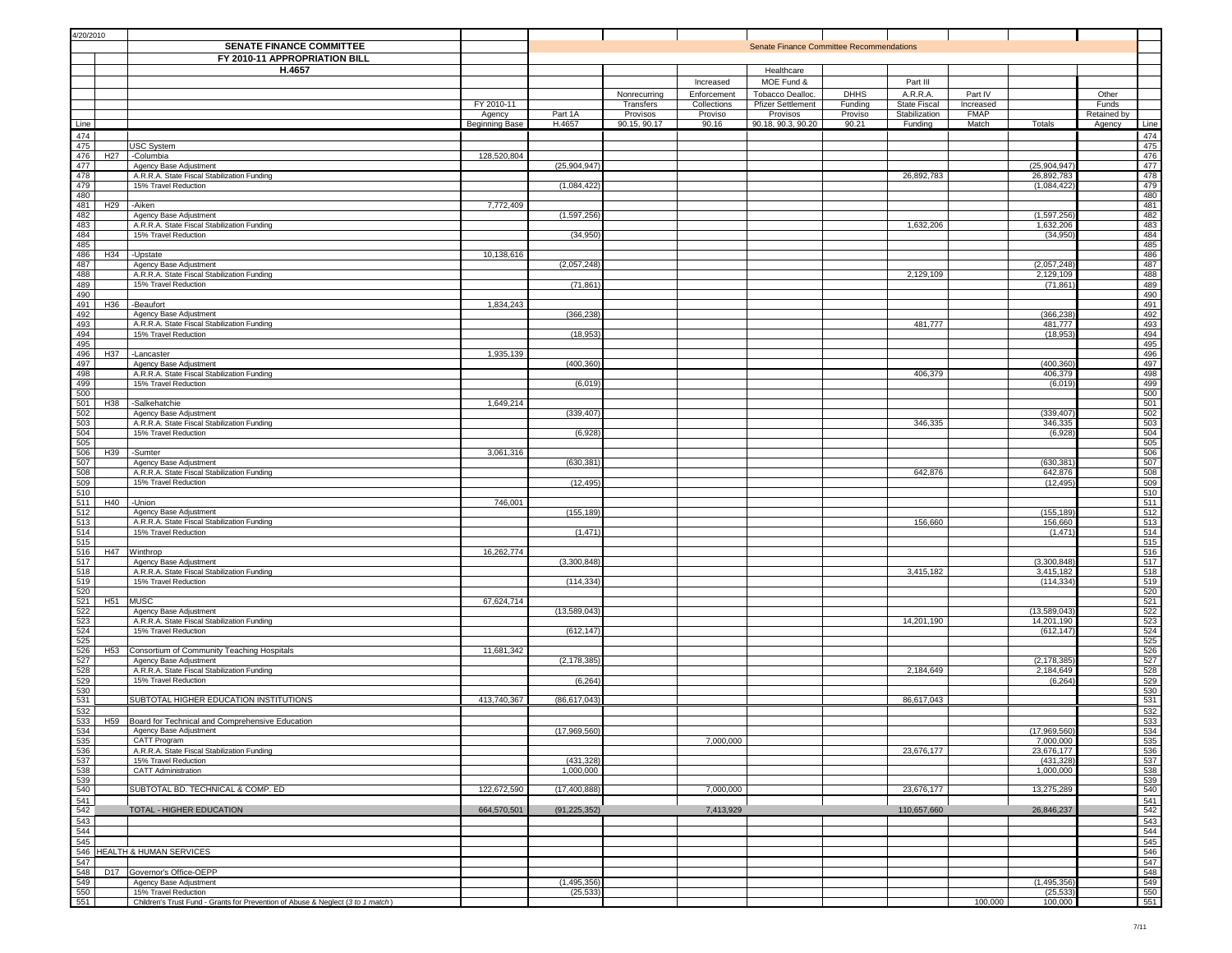| 4/20/2010         |     |                                                                                                                     |                       |                   |                          |                  |                                          |                  |                          |                        |                           |             |            |
|-------------------|-----|---------------------------------------------------------------------------------------------------------------------|-----------------------|-------------------|--------------------------|------------------|------------------------------------------|------------------|--------------------------|------------------------|---------------------------|-------------|------------|
|                   |     | SENATE FINANCE COMMITTEE                                                                                            |                       |                   |                          |                  | Senate Finance Committee Recommendations |                  |                          |                        |                           |             |            |
|                   |     | FY 2010-11 APPROPRIATION BILL                                                                                       |                       |                   |                          |                  |                                          |                  |                          |                        |                           |             |            |
|                   |     | H.4657                                                                                                              |                       |                   |                          |                  | Healthcare                               |                  |                          |                        |                           |             |            |
|                   |     |                                                                                                                     |                       |                   |                          | Increased        | MOE Fund &                               |                  | Part III                 |                        |                           |             |            |
|                   |     |                                                                                                                     |                       |                   | Nonrecurring             | Enforcement      | Tobacco Dealloc.                         | <b>DHHS</b>      | A.R.R.A.                 | Part IV                |                           | Other       |            |
|                   |     |                                                                                                                     | FY 2010-11            |                   | Transfers                | Collections      | <b>Pfizer Settlement</b>                 | Funding          | State Fiscal             | Increased              |                           | Funds       |            |
|                   |     |                                                                                                                     | Agency                | Part 1A<br>H.4657 | Provisos<br>90.15, 90.17 | Proviso<br>90.16 | Provisos<br>90.18, 90.3, 90.20           | Proviso<br>90.21 | Stabilization<br>Funding | <b>FMAP</b><br>Match   | Totals                    | Retained by | Line       |
| Line<br>552       |     |                                                                                                                     | <b>Beginning Base</b> |                   |                          |                  |                                          |                  |                          |                        |                           | Agency      | 552        |
| 553               |     | SUBTOTAL OEPP                                                                                                       | 8,475,792             | (1,520,889)       |                          |                  |                                          |                  |                          | 100,000                | (1,420,889)               |             | 553        |
| 554               |     |                                                                                                                     |                       |                   |                          |                  |                                          |                  |                          |                        |                           |             | 554        |
| 555               |     | E04 Lieutenant Governor                                                                                             |                       |                   |                          |                  |                                          |                  |                          |                        |                           |             | 555        |
| 556               |     | Agency Base Adjustment                                                                                              |                       | (314, 885)        |                          |                  |                                          |                  |                          |                        | (314, 885)                |             | 556        |
| 557<br>558        |     | Home and Community Based Meals<br><b>Transition Costs</b>                                                           |                       | 1,600,000         |                          | 100,000          |                                          |                  |                          | 1,300,000              | 2,900,000<br>100,000      |             | 557<br>558 |
| 559               |     | 15% Travel Reduction                                                                                                |                       | (7, 810)          |                          |                  |                                          |                  |                          |                        | (7, 810)                  |             | 559        |
| 560               |     |                                                                                                                     |                       |                   |                          |                  |                                          |                  |                          |                        |                           |             | 560        |
| 561               |     | SUBTOTAL LIEUTENANT GOVERNOR                                                                                        | 3,226,588             | 1,277,305         |                          | 100,000          |                                          |                  |                          | 1,300,000              | 2,677,305                 |             | 561        |
| 562               |     |                                                                                                                     |                       |                   |                          |                  |                                          |                  |                          |                        |                           |             | 562        |
| 563               | J02 | Department of Health & Human Services                                                                               |                       |                   |                          |                  |                                          |                  |                          |                        |                           |             | 563        |
| 564<br>565        |     | Medicaid Maintenance of Effort<br>Medicaid Maintenance of Effort - Tobacco Deallocation - Proviso 90.3              |                       | 6,724,059         |                          |                  | 28,799,779<br>10,000,000                 | 162,778,486      |                          | 144,124,646            | 342,426,970<br>10,000,000 |             | 564<br>565 |
| 566               |     | Medicaid Maintenance of Effort - Pfizer (Proviso 90.20)                                                             |                       |                   |                          |                  | 11,000,000                               |                  |                          |                        | 11,000,000                |             | 566        |
| 567               |     | Maintenance of Effort Transfer Excess from SCHIP                                                                    |                       | 12,573,030        |                          |                  |                                          |                  |                          |                        | 12,573,030                |             | 567        |
| 568               |     | Transfer Excess Children's Health Insurance Program Appropriation to MOE (ORS FY 2010-11 Est. 3/30/10)              |                       | (12, 573, 030)    |                          |                  |                                          |                  |                          |                        | (12, 573, 030)            |             | 568        |
| 569<br>570        |     | MUSC Disproportionate Share<br>Kidney Disease Prevention - Kidney Early Evaluation Program (KEEP) Health Screenings |                       |                   |                          |                  |                                          |                  |                          | 1,000,000<br>200,000   | 1,000,000<br>200,000      |             | 569<br>570 |
| 571               |     | Hemophilia                                                                                                          |                       |                   |                          |                  |                                          |                  |                          | 100,000                | 100,000                   |             | 571        |
| 572               |     | Rural Hospital Grants                                                                                               |                       |                   |                          |                  |                                          |                  |                          | 1,000,000              | 1,000,000                 |             | 572        |
| 573               |     | USC - Rural Health Centers                                                                                          |                       |                   |                          |                  |                                          |                  |                          | 1,000,000              | 1,000,000                 |             | 573        |
| 574<br>575        |     | MUSC - Rural Dentist Incentive<br>MUSC - Hollings Cancer Center Research and Treatment                              |                       |                   |                          |                  |                                          |                  |                          | 350,000<br>1,000,000   | 350,000<br>1,000,000      |             | 574<br>575 |
| 576               |     | Federally Qualified Health Centers                                                                                  |                       |                   |                          |                  |                                          |                  |                          | 400,000                | 400,000                   |             | 576        |
| 577               |     | Prescription Assistance Welvista (\$700,000) & Free Medical Clinics (\$150,000)                                     |                       |                   |                          |                  |                                          |                  |                          | 850,000                | 850,000                   |             | 577        |
| 578               |     | Shared Care                                                                                                         |                       |                   |                          |                  |                                          |                  |                          | 100,000                | 100,000                   |             | 578        |
| 579               |     | SUBTOTAL DEPT. OF HEALTH & HUMAN SERVICES                                                                           |                       |                   |                          |                  | 49.799.779                               |                  |                          |                        |                           |             | 579        |
| 580<br>581        |     |                                                                                                                     | 727,579,401           | 6,724,059         |                          |                  |                                          | 162,778,486      |                          | 150,124,646            | 369,426,970               |             | 580<br>581 |
| 582               |     | J04   Department of Health & Environmental Control                                                                  |                       |                   |                          |                  |                                          |                  |                          |                        |                           |             | 582        |
| 583               |     | Agency Base Adjustment                                                                                              |                       | (15,995,602)      |                          |                  | 7,600,000                                |                  |                          | 9,000,000              | 604,398                   |             | 583        |
| 584               |     | Youth Smoking Prevention & Cessation - Annualize Funding                                                            |                       |                   |                          |                  |                                          |                  |                          | 1,700,000              | 1,700,000                 |             | 584        |
| 585               |     | Rape Crisis Centers                                                                                                 |                       |                   |                          |                  |                                          |                  |                          | 100,000                | 100,000                   |             | 585        |
| 586<br>587        |     | ADAP Program Annualize FY 2009-10 N/R Funding<br>HIV Prevention - Faith Based Initiatives                           |                       |                   |                          |                  |                                          |                  |                          | 2,400,000<br>1,000,000 | 2,400,000<br>1,000,000    |             | 586<br>587 |
| 588               |     | <b>Best Chance Network</b>                                                                                          |                       |                   |                          |                  |                                          |                  |                          | 2,000,000              | 2,000,000                 |             | 588        |
| 589               |     | <b>Colorectal Cancer Screening</b>                                                                                  |                       |                   |                          |                  |                                          |                  |                          | 2,000,000              | 2,000,000                 |             | 589        |
| 590               |     | <b>Trauma Centers</b>                                                                                               |                       |                   |                          |                  |                                          |                  |                          | 1,000,000              | 1,000,000                 |             | 590        |
| 591<br>592        |     | SUBTOTAL DEPT. OF HEALTH & ENV. CONTROL                                                                             | 97,949,201            | (15,995,602)      |                          |                  | 7,600,000                                |                  |                          | 19,200,000             | 10,804,398                |             | 591        |
| 593               |     |                                                                                                                     |                       |                   |                          |                  |                                          |                  |                          |                        |                           |             | 592<br>593 |
| 594               | J12 | Department of Mental Health                                                                                         |                       |                   |                          |                  |                                          |                  |                          |                        |                           |             | 594        |
| 595               |     | Agency Base Adjustment                                                                                              |                       | (23, 543, 572)    |                          |                  | 9,500,000                                |                  |                          | 17,500,000             | 3,456,428                 |             | 595        |
| 596               |     | Crisis Stabilization                                                                                                |                       |                   |                          |                  |                                          |                  |                          | 2,000,000              | 2,000,000                 |             | 596        |
| 597<br>598        |     | SUBTOTAL DEPARTMENT OF MENTAL HEALTH                                                                                | 161,432,735           | (23, 543, 572)    |                          |                  | 9,500,000                                |                  |                          | 19,500,000             | 5,456,428                 |             | 597<br>598 |
| 599               |     |                                                                                                                     |                       |                   |                          |                  |                                          |                  |                          |                        |                           |             | 599        |
| 600               |     | J16  Department of Disabilities & Special Needs                                                                     |                       |                   |                          |                  |                                          |                  |                          |                        |                           |             | 600        |
| 601               |     | Agency Base Adjustment                                                                                              |                       | (21, 889, 176)    |                          |                  | 21,385,491                               | 19,000,000       |                          |                        | 18,496,315                |             | 601        |
| 602               |     | SUBTOTAL DEPT. OF DISABILITIES & SPECIAL NEEDS                                                                      | 150,839,580           |                   |                          |                  | 21.385.491                               |                  |                          |                        |                           |             | 602        |
| 603<br>604        |     |                                                                                                                     |                       | (21, 889, 176)    |                          |                  |                                          | 19,000,000       |                          |                        | 18,496,315                |             | 603<br>604 |
| 605               |     | J20   Department of Alcohol & Other Drug Abuse Services                                                             |                       |                   |                          |                  |                                          |                  |                          |                        |                           |             | 605        |
| 606               |     | Agency Base Adjustment                                                                                              |                       | (1, 153, 344)     |                          |                  | 500,000                                  |                  |                          | 600,000                | (53, 344)                 |             | 606        |
| 607               |     |                                                                                                                     |                       |                   |                          |                  |                                          |                  |                          |                        |                           |             | 607        |
| 608               |     | SUBTOTAL DEPT. OF ALCOHOL & OTHER DRUG ABUSE                                                                        | 7,688,96              | (1, 153, 344)     |                          |                  | 500,000                                  |                  |                          | 600,000                | (53, 344)                 |             | 608        |
| 609<br>610        |     | L04   Department of Social Services                                                                                 |                       |                   |                          |                  |                                          |                  |                          |                        |                           |             | 609<br>610 |
|                   |     | Therapeutic Foster Care - IMD Transition to replace loss of Federal funding                                         |                       |                   |                          |                  |                                          | 4,000,000        |                          |                        | 4,000,000                 |             | 611        |
| $\frac{611}{612}$ |     | Replace TANF Shortfall                                                                                              |                       |                   |                          |                  |                                          |                  |                          | 18,400,000             | 18,400,000                |             | 612        |
| 613               |     | Child Support Enforcement Penalties and Development                                                                 |                       |                   |                          |                  | 18,677,849                               |                  |                          |                        | 18,677,849                |             | 613        |
| 614<br>615        |     | SUBTOTAL DEPARTMENT OF SOCIAL SERVICES                                                                              | 118,783,374           |                   |                          |                  | 18,677,849                               | 4,000,000        |                          | 18,400,000             | 41,077,849                |             | 614<br>615 |
| 616               |     |                                                                                                                     |                       |                   |                          |                  |                                          |                  |                          |                        |                           |             | 616        |
|                   |     | 617 L24 Commission for the Blind                                                                                    |                       |                   |                          |                  |                                          |                  |                          |                        |                           |             | 617        |
| 618               |     | Agency Base Adjustment                                                                                              |                       | (395, 938)        |                          |                  | 100,000                                  |                  |                          | 250,000                | (45, 938)                 |             | 618        |
| 619               |     |                                                                                                                     |                       |                   |                          |                  |                                          |                  |                          |                        |                           |             | 619        |
| 620               |     | SUBTOTAL COMMISSION FOR THE BLIND                                                                                   | 2,608,306             | (395, 938)        |                          |                  | 100,000                                  |                  |                          | 250,000                | (45, 938)                 |             | 620        |
| 621<br>622        |     | L36 Human Affairs Commission                                                                                        |                       |                   |                          |                  |                                          |                  |                          |                        |                           |             | 621<br>622 |
| 623               |     | Agency Base Adjustment                                                                                              |                       | (223, 897)        |                          |                  |                                          |                  |                          |                        | (223, 897)                |             | 623        |
| 624               |     |                                                                                                                     |                       |                   |                          |                  |                                          |                  |                          |                        |                           |             | 624        |
| 625               |     | SUBTOTAL HUMAN AFFAIRS COMMISSION                                                                                   | 1,450,385             | (223, 897)        |                          |                  |                                          |                  |                          |                        | (223, 897)                |             | 625        |
| 626               |     |                                                                                                                     |                       |                   |                          |                  |                                          |                  |                          |                        |                           |             | 626        |
| 627<br>628        |     | L46 Commission on Minority Affairs<br>Agency Base Adjustment                                                        |                       | (43, 120)         |                          |                  |                                          |                  |                          |                        | (43, 120)                 |             | 627<br>628 |
| 629               |     |                                                                                                                     |                       |                   |                          |                  |                                          |                  |                          |                        |                           |             | 629        |
| 630               |     | SUBTOTAL COMMISSION ON MINORITY AFFAIRS                                                                             | 438,634               | (43, 120)         |                          |                  |                                          |                  |                          |                        | (43, 120)                 |             | 630        |
|                   |     |                                                                                                                     |                       |                   |                          |                  |                                          |                  |                          |                        |                           |             | 8/11       |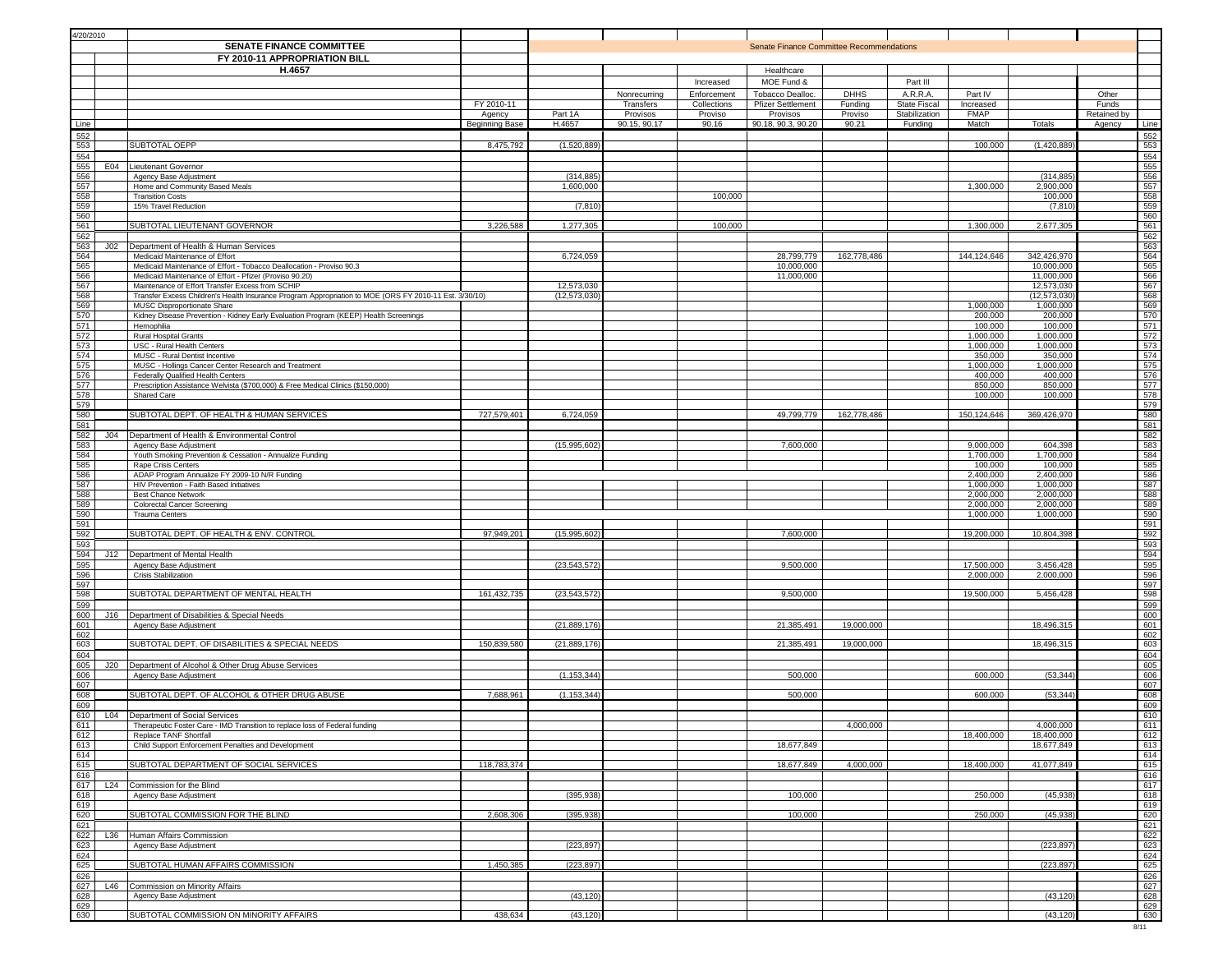| 4/20/2010                       |                                                                                     |                |                          |                           |                            |                                                 |                        |                                 |                      |                          |                |            |
|---------------------------------|-------------------------------------------------------------------------------------|----------------|--------------------------|---------------------------|----------------------------|-------------------------------------------------|------------------------|---------------------------------|----------------------|--------------------------|----------------|------------|
|                                 | <b>SENATE FINANCE COMMITTEE</b>                                                     |                |                          |                           |                            | <b>Senate Finance Committee Recommendations</b> |                        |                                 |                      |                          |                |            |
|                                 | FY 2010-11 APPROPRIATION BILL                                                       |                |                          |                           |                            |                                                 |                        |                                 |                      |                          |                |            |
|                                 | H.4657                                                                              |                |                          |                           |                            | Healthcare                                      |                        |                                 |                      |                          |                |            |
|                                 |                                                                                     |                |                          |                           | Increased                  | MOE Fund &                                      |                        | Part III                        |                      |                          |                |            |
|                                 |                                                                                     | FY 2010-11     |                          | Nonrecurring<br>Transfers | Enforcement<br>Collections | Tobacco Dealloc.<br><b>Pfizer Settlement</b>    | <b>DHHS</b><br>Funding | A.R.R.A.<br><b>State Fiscal</b> | Part IV<br>Increased |                          | Other<br>Funds |            |
|                                 |                                                                                     | Agency         | Part 1A                  | Provisos                  | Proviso                    | Provisos                                        | Proviso                | Stabilization                   | <b>FMAP</b>          |                          | Retained by    |            |
| Line                            |                                                                                     | Beginning Base | H.4657                   | 90.15, 90.17              | 90.16                      | 90.18, 90.3, 90.20                              | 90.21                  | Funding                         | Match                | Totals                   | Agency         | Line       |
| 631                             |                                                                                     |                |                          |                           |                            |                                                 |                        |                                 |                      |                          |                | 631        |
| 632                             | L12 John de la Howe School                                                          |                |                          |                           |                            |                                                 |                        |                                 |                      |                          |                | 632        |
| 633<br>634                      | Agency Base Adjustment                                                              |                | (248, 779)               |                           | 308,765                    |                                                 |                        |                                 |                      | 59,986                   |                | 633<br>634 |
| 635                             | SUBTOTAL JOHN DE LA HOWE SCHOOL                                                     | 3,116,763      | (248, 779)               |                           | 308,765                    |                                                 |                        |                                 |                      | 59,986                   |                | 635        |
| 636                             |                                                                                     |                |                          |                           |                            |                                                 |                        |                                 |                      |                          |                | 636        |
| 637<br>638                      | H71 Wil Lou Gray Opportunity School<br>Agency Base Adjustment                       |                | (218, 593)               |                           | 308,764                    |                                                 |                        |                                 |                      | 90,171                   |                | 637<br>638 |
| 639                             |                                                                                     |                |                          |                           |                            |                                                 |                        |                                 |                      |                          |                | 639        |
| 640                             | SUBTOTAL WIL LOU GRAY OPPORTUNITY SCHOOL                                            | 2,739,242      | (218, 593)               |                           | 308,764                    |                                                 |                        |                                 |                      | 90,171                   |                | 640        |
| 641                             |                                                                                     |                |                          |                           |                            |                                                 |                        |                                 |                      |                          |                | 641        |
| 642<br>643                      | H75 School for the Deaf & Blind<br>Annualization - Operating Expenses               |                |                          |                           |                            |                                                 |                        |                                 | 150,000              | 150,000                  |                | 642<br>643 |
| 644                             |                                                                                     |                |                          |                           |                            |                                                 |                        |                                 |                      |                          |                | 644        |
| 645                             | SUBTOTAL SCHOOL FOR DEAF & BLIND                                                    | 11,369,841     |                          |                           |                            |                                                 |                        |                                 | 150,000              | 150,000                  |                | 645        |
| 646<br>647                      |                                                                                     |                | (57, 231, 546)           |                           | 717,529                    | 107,563,119                                     |                        |                                 | 209,624,646          | 446,452,234              |                | 646<br>647 |
| 648                             | TOTAL - HEALTH & HUMAN SERVICES                                                     | 1,297,698,803  |                          |                           |                            |                                                 | 185,778,486            |                                 |                      |                          |                | 648        |
| 649                             |                                                                                     |                |                          |                           |                            |                                                 |                        |                                 |                      |                          |                | 649        |
| 650                             |                                                                                     |                |                          |                           |                            |                                                 |                        |                                 |                      |                          |                | 650        |
| 651<br>652                      | CORRECTIONS & PUBLIC SAFETY                                                         |                |                          |                           |                            |                                                 |                        |                                 |                      |                          |                | 651<br>652 |
| 653<br>D <sub>10</sub>          | Governor's Office-SLED                                                              |                |                          |                           |                            |                                                 |                        |                                 |                      |                          |                | 653        |
| 654                             | Agency Base Adjustment                                                              |                | (468,608                 |                           |                            |                                                 |                        |                                 |                      | (468, 608)               |                | 654        |
| 655                             | Annualization                                                                       |                |                          |                           |                            |                                                 |                        | 2,000,000                       |                      | 2,000,000                |                | 655        |
| 656<br>657                      | Police Officers Retirement Rate Increase (Proviso 80A.40)                           |                | 88,469                   |                           |                            |                                                 |                        |                                 |                      | 88,469                   |                | 656<br>657 |
| $rac{001}{658}$                 | SUBTOTAL SLED                                                                       | 24,091,871     | (380, 139)               |                           |                            |                                                 |                        | 2,000,000                       |                      | 1,619,861                |                | 658        |
| 659                             |                                                                                     |                |                          |                           |                            |                                                 |                        |                                 |                      |                          |                | 659        |
| 660<br>K05                      | Department of Public Safety                                                         |                |                          |                           |                            |                                                 |                        |                                 |                      |                          |                | 660<br>661 |
| 661<br>662                      | Agency Base Adjustment<br>Police Officers Retirement Rate Increase (Proviso 80A.40) |                | (1, 173, 830)<br>220,000 |                           |                            |                                                 |                        |                                 |                      | (1, 173, 830)<br>220,000 |                | 662        |
| 663                             | Highway Patrol & State Transport Police Personnel & Operating (Proviso 89.135)      |                |                          |                           |                            |                                                 |                        |                                 |                      |                          | 22,500,000     | 663        |
| $\frac{664}{665}$               |                                                                                     |                |                          |                           |                            |                                                 |                        |                                 |                      |                          |                | 664        |
| 666                             | SUBTOTAL DEPARTMENT OF PUBLIC SAFETY                                                | 55,334,558     | (953, 830)               |                           |                            |                                                 |                        |                                 |                      | (953, 830)               | 22,500,000     | 665<br>666 |
| 667<br>R40                      | Department of Motor Vehicles                                                        |                |                          |                           |                            |                                                 |                        |                                 |                      |                          |                | 667        |
| 668                             | Cash Transfer to Other Agencies (Proviso 90.17)                                     |                |                          |                           |                            |                                                 |                        |                                 |                      |                          | (8,000,000)    | 668        |
| 669<br>670                      | SUBTOTAL DEPT. OF MOTOR VEHICLES                                                    |                |                          |                           |                            |                                                 |                        |                                 |                      |                          | (8,000,000)    | 669        |
| 671                             |                                                                                     |                |                          |                           |                            |                                                 |                        |                                 |                      |                          |                | 670<br>671 |
| 672                             | N04 Dept. of Corrections                                                            |                |                          |                           |                            |                                                 |                        |                                 |                      |                          |                | 672        |
| 673                             | Agency Base Adjustment                                                              |                | (6,660,932)              |                           |                            |                                                 |                        |                                 |                      | (6,660,932)              |                | 673        |
| 674<br>675                      | Annualization<br>Police Officers Retirement Rate Increase (Proviso 80A.40)          |                | 975,000                  |                           | 8,571,992                  |                                                 |                        | 40,428,008                      |                      | 49,000,000<br>975,000    |                | 674<br>675 |
| 676                             |                                                                                     |                |                          |                           |                            |                                                 |                        |                                 |                      |                          |                | 676        |
| 677                             | SUBTOTAL DEPT. OF CORRECTIONS                                                       | 300,850,400    | (5,685,932)              |                           | 8,571,992                  |                                                 |                        | 40,428,008                      |                      | 43,314,068               |                | 677        |
| 678                             |                                                                                     |                |                          |                           |                            |                                                 |                        |                                 |                      |                          |                | 678        |
| 679<br>680                      | N08   Department of Probation, Parole & Pardon Services<br>Agency Base Adjustment   |                | (286, 124)               |                           |                            |                                                 |                        |                                 |                      | (286, 124)               |                | 679<br>680 |
| 681                             | Annualization                                                                       |                | 1,000,000                |                           |                            |                                                 |                        | 2,000,000                       |                      | 3,000,000                |                | 681        |
| 682                             | Sentencing Reform Act (S.1154)                                                      |                | 2,234,598                |                           | 510,000                    |                                                 |                        | 600,000                         |                      | 3,344,598                |                | 682        |
| 683<br>684                      | Restoration of Jessie's Law Funding<br>Ignition Interlock Implementation            |                | 600,000                  |                           | 67,000                     |                                                 |                        |                                 |                      | 600,000<br>67,000        |                | 683<br>684 |
| 685                             | Police Officers Retirement Rate Increase (Proviso 80A.40)                           |                | 83,805                   |                           |                            |                                                 |                        |                                 |                      | 83,805                   |                | 685        |
| 686                             | Interstate Compact Application Fee (Proviso 52.2)                                   |                |                          |                           |                            |                                                 |                        |                                 |                      |                          | 137,300        | 686        |
| 687<br>688                      | SUBTOTAL DEPT. OF PROBATION, PAROLE & PARDON                                        | 15, 142, 675   | 3,632,279                |                           | 577,000                    |                                                 |                        | 2,600,000                       |                      | 6,809,279                | 137,300        | 687<br>688 |
| 689                             |                                                                                     |                |                          |                           |                            |                                                 |                        |                                 |                      |                          |                | 689        |
|                                 | N12 Department of Juvenile Justice                                                  |                |                          |                           |                            |                                                 |                        |                                 |                      |                          |                | 690        |
| 690<br>692<br>693<br>695<br>695 | Agency Base Adjustment                                                              |                | (1,713,823)              |                           |                            |                                                 |                        |                                 |                      | (1,713,823)              |                | 691        |
|                                 | Annualization<br>Police Officers Retirement Rate Increase (Proviso 80A.40)          |                | 2,000,000<br>209,000     |                           | 2,000,000                  |                                                 |                        | 5,000,000                       |                      | 9,000,000<br>209,000     |                | 692<br>693 |
|                                 |                                                                                     |                |                          |                           |                            |                                                 |                        |                                 |                      |                          |                | 694        |
|                                 | SUBTOTAL DEPT. OF JUVENILE JUSTICE                                                  | 88,499,439     | 495,177                  |                           | 2,000,000                  |                                                 |                        | 5,000,000                       |                      | 7,495,177                |                | 695        |
| 696<br>697                      | N20   Law Enforcement Training Council                                              |                |                          |                           |                            |                                                 |                        |                                 |                      |                          |                | 696<br>697 |
| 698                             | Agency Base Adjustment                                                              |                | (9, 110)                 |                           |                            |                                                 |                        |                                 |                      | (9, 110)                 |                | 698        |
| $-699$                          | Annualization                                                                       |                |                          |                           |                            |                                                 |                        | 120,000                         |                      | 120,000                  |                | 699        |
| 700                             | Police Officers Retirement Rate Increase (Proviso 80A.40)                           |                | 119,000                  |                           |                            |                                                 |                        |                                 |                      | 119,000                  |                | 700        |
| 701<br>702                      | SUBTOTAL LAW ENFORCEMENT TRAINING COUNCIL                                           | 521,934        | 109,890                  |                           |                            |                                                 |                        | 120,000                         |                      | 229,890                  |                | 701<br>702 |
| 703                             |                                                                                     |                |                          |                           |                            |                                                 |                        |                                 |                      |                          |                | 703        |
| 704                             | U12 Department of Transportation                                                    |                |                          |                           |                            |                                                 |                        |                                 |                      |                          |                | 704        |
| 705<br>706                      | Agency Base Adjustment<br>Cash Transfer to the General Fund (Proviso 90.17)         |                | (53, 453)                |                           |                            |                                                 |                        |                                 |                      | (53, 453)                | (10,000,000)   | 705<br>706 |
| 707                             | Commercial Motor Vehicle Rest Areas Operating Expenses (Proviso 89.135)             |                |                          |                           |                            |                                                 |                        |                                 |                      |                          | 242,000 707    |            |
|                                 |                                                                                     |                |                          |                           |                            |                                                 |                        |                                 |                      |                          |                |            |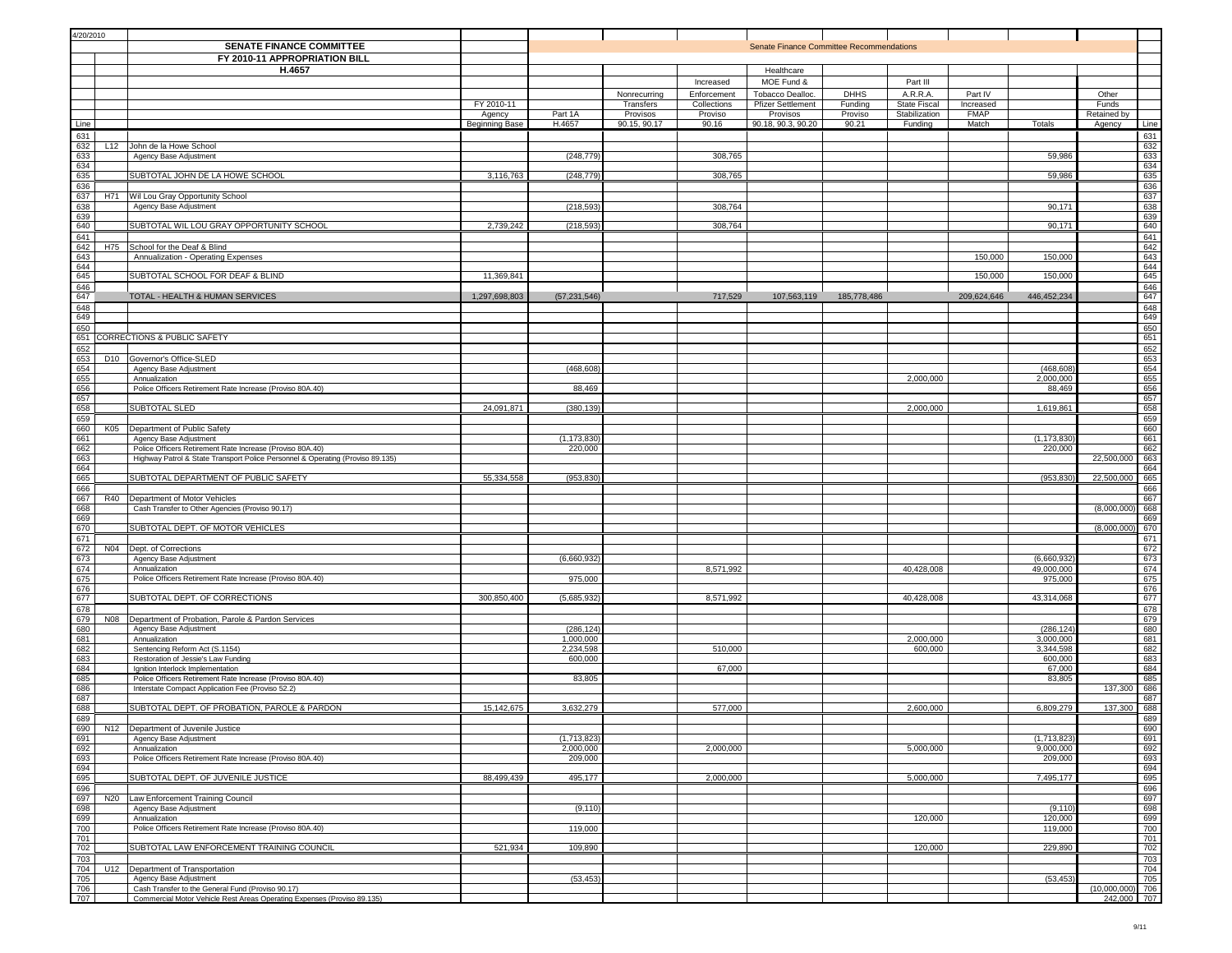| 4/20/2010  |                    | SENATE FINANCE COMMITTEE<br>FY 2010-11 APPROPRIATION BILL                                                                                                     |                                        |                               |                                                       |                                                | Senate Finance Committee Recommendations                                           |                                            |                                                             |                                              |            |                                         |                   |
|------------|--------------------|---------------------------------------------------------------------------------------------------------------------------------------------------------------|----------------------------------------|-------------------------------|-------------------------------------------------------|------------------------------------------------|------------------------------------------------------------------------------------|--------------------------------------------|-------------------------------------------------------------|----------------------------------------------|------------|-----------------------------------------|-------------------|
|            |                    | H.4657                                                                                                                                                        |                                        |                               |                                                       | Increased                                      | Healthcare<br>MOE Fund &                                                           |                                            | Part III                                                    |                                              |            |                                         |                   |
| Line       |                    |                                                                                                                                                               | FY 2010-11<br>Agency<br>Beginning Base | Part 1A<br>H.4657             | Nonrecurring<br>Transfers<br>Provisos<br>90.15, 90.17 | Enforcement<br>Collections<br>Proviso<br>90.16 | Tobacco Dealloc.<br><b>Pfizer Settlement</b><br>Provisos<br>90.18, 90.3, 90.20     | <b>DHHS</b><br>Funding<br>Proviso<br>90.21 | A.R.R.A.<br><b>State Fiscal</b><br>Stabilization<br>Funding | Part IV<br>Increased<br><b>FMAP</b><br>Match | Totals     | Other<br>Funds<br>Retained by<br>Agency | Line              |
| 708        |                    |                                                                                                                                                               |                                        |                               |                                                       |                                                |                                                                                    |                                            |                                                             |                                              |            |                                         | 708               |
| 709<br>710 |                    | SUBTOTAL DEPARTMENT OF TRANSPORTATION                                                                                                                         | 110,723                                | (53, 453)                     |                                                       |                                                |                                                                                    |                                            |                                                             |                                              | (53, 453)  | (9,758,000)                             | 709<br>710        |
| 711<br>712 | <b>R44</b>         | Department of Revenue<br>Personnel for Increased Enforcements                                                                                                 |                                        | 5,000,000                     |                                                       |                                                |                                                                                    |                                            |                                                             |                                              | 5,000,000  |                                         | 711<br>712        |
| 713<br>714 |                    | SUBTOTAL DEPT. OF REVENUE                                                                                                                                     | 35,933,851                             | 5,000,000                     |                                                       |                                                |                                                                                    |                                            |                                                             |                                              | 5,000,000  |                                         | 713<br>714        |
| 715<br>716 |                    | TOTAL - CORRECTIONS & PUBLIC SAFETY                                                                                                                           | 520,485,451                            | 2,163,992                     |                                                       | 11,148,992                                     |                                                                                    |                                            | 50,148,008                                                  |                                              | 63,460,992 | 4,879,300                               | 715<br>716        |
| 717        |                    |                                                                                                                                                               |                                        |                               |                                                       |                                                |                                                                                    |                                            |                                                             |                                              |            |                                         | 717               |
|            |                    | 718 IF SUFFICIENT REVENUE HAS BEEN COLLECTED TO FULLY FUND THE ITEMS ABOVE, ANY<br>719 ADDITIONAL REVENUES ARE TO BE APPROPRIATED AS FOLLOWS (Proviso 90.16): |                                        |                               |                                                       |                                                |                                                                                    |                                            |                                                             |                                              |            |                                         | 718<br>719        |
| 721 P12    | 720 R40            | Department of Motor Vehicles<br><b>Forestry Commission</b>                                                                                                    |                                        |                               |                                                       | 8,000,000<br>1,000,000                         |                                                                                    |                                            |                                                             |                                              |            |                                         | 720<br>721        |
| 723        | 722 E24            | Adjutant General - National Guard<br>TOTAL:                                                                                                                   |                                        |                               |                                                       | 1,000,000<br>10,000,000                        |                                                                                    |                                            |                                                             |                                              |            |                                         | 722<br>723        |
| 724        |                    |                                                                                                                                                               |                                        |                               |                                                       |                                                |                                                                                    |                                            |                                                             |                                              |            |                                         | 724               |
| 726        |                    | 725 EDUCATION IMPROVEMENT ACT                                                                                                                                 |                                        |                               |                                                       |                                                |                                                                                    |                                            |                                                             |                                              |            |                                         | 725<br>726<br>727 |
| 728        | 727 Revenue        |                                                                                                                                                               |                                        |                               |                                                       |                                                |                                                                                    |                                            |                                                             |                                              |            |                                         | 728               |
| 729<br>730 |                    | Recurring Revenue:                                                                                                                                            |                                        |                               |                                                       |                                                |                                                                                    |                                            |                                                             |                                              |            |                                         | 729               |
| 731        |                    | Revenue Forecast, FY 2010-11 (BEA Forecast 11/10/09, 2/11/10 4/14/10)<br>Interest Earnings Forecast, FY 2010-11 (BEA Forecast 11/10/09, 2/11/10, 4/14/10)     |                                        | 521,794,107<br>440,000        |                                                       |                                                |                                                                                    |                                            |                                                             |                                              |            |                                         | 730<br>731        |
| 732<br>733 |                    | Less: FY 2009-10 Appropriation Base (After BEA 11/10/09, 2/11/10 Revised Estimate)                                                                            |                                        | (532, 044, 107)               |                                                       |                                                |                                                                                    |                                            |                                                             |                                              |            |                                         | 732<br>733        |
| 734<br>735 |                    | "New" Recurring Revenue                                                                                                                                       |                                        | (9,810,000)                   |                                                       |                                                |                                                                                    |                                            |                                                             |                                              |            |                                         | 734<br>735        |
| 736<br>737 |                    | Enhancements and Adjustments:                                                                                                                                 |                                        |                               |                                                       |                                                |                                                                                    |                                            |                                                             |                                              |            |                                         | 736<br>737        |
| 738        |                    |                                                                                                                                                               |                                        |                               |                                                       |                                                |                                                                                    |                                            |                                                             |                                              |            |                                         | 738               |
| 739<br>740 |                    |                                                                                                                                                               |                                        |                               |                                                       |                                                |                                                                                    |                                            |                                                             |                                              |            |                                         | 739<br>740        |
| 741<br>742 |                    | Total "New" Recurring EIA Revenue                                                                                                                             |                                        | (9,810,000)                   |                                                       |                                                |                                                                                    |                                            |                                                             |                                              |            |                                         | 741<br>742        |
| 743<br>744 |                    | Nonrecurring Revenue:                                                                                                                                         |                                        |                               |                                                       |                                                |                                                                                    |                                            |                                                             |                                              |            |                                         | 743<br>744        |
| 745        |                    |                                                                                                                                                               |                                        |                               |                                                       |                                                |                                                                                    |                                            |                                                             |                                              |            |                                         | 745               |
| 746<br>747 |                    | <b>Total EIA Revenue</b>                                                                                                                                      |                                        | (9,810,000)                   |                                                       |                                                |                                                                                    |                                            |                                                             |                                              |            |                                         | 746<br>747        |
| 749        | 748 Appropriations | Alloc EIA - Other Entities                                                                                                                                    |                                        | (21, 223)                     |                                                       |                                                |                                                                                    |                                            |                                                             |                                              |            |                                         | 748<br>749        |
| 750<br>751 |                    | Alloc EIA - Other Entities                                                                                                                                    |                                        | (352)<br>(11,628)             |                                                       |                                                |                                                                                    |                                            |                                                             |                                              |            |                                         | 750<br>751        |
| 752        |                    | Other Agencies<br>Adult Education                                                                                                                             |                                        | 4,149,720                     |                                                       |                                                |                                                                                    |                                            |                                                             |                                              |            |                                         | $\frac{752}{753}$ |
| 753<br>754 |                    | Middle School Initiative (Funded in Part 1A)<br>Credits High School Diploma (Funded in Part 1A)                                                               |                                        | (3,576,330)<br>(17, 117, 711) |                                                       |                                                |                                                                                    |                                            |                                                             |                                              |            |                                         | 754               |
| 755<br>756 |                    | Young Adults Education<br><b>Competitive Teacher Grants</b>                                                                                                   |                                        | (1, 189, 365)<br>(956, 728)   |                                                       |                                                |                                                                                    |                                            |                                                             |                                              |            |                                         | 755<br>756<br>757 |
| 757<br>758 |                    | <b>EAA Technical Assistance</b><br><b>External Review Teams</b>                                                                                               |                                        | (3,000,000)<br>(1,019,880)    |                                                       |                                                |                                                                                    |                                            |                                                             |                                              |            |                                         | 758               |
| 759        |                    | CDEPP - SDE                                                                                                                                                   |                                        | 17,300,000                    |                                                       |                                                |                                                                                    |                                            |                                                             |                                              |            |                                         | 759               |
| 760<br>761 |                    | CDEPP - OFS<br>Salary Supplement Principals (Funded in Part 1A)                                                                                               |                                        | 2,187,950<br>(2, 244, 030)    |                                                       |                                                |                                                                                    |                                            |                                                             |                                              |            |                                         | 760<br>761        |
| 762<br>763 |                    | Clemson Agriculture Teachers<br>Service Learning Engagement                                                                                                   |                                        | 304,200<br>(48, 452)          |                                                       |                                                |                                                                                    |                                            |                                                             |                                              |            |                                         | 762<br>763        |
| 764<br>765 |                    | National Board Certification (NBC)<br><b>Instructional Materials</b>                                                                                          |                                        | 1,976,608<br>(6,542,779)      |                                                       |                                                |                                                                                    |                                            |                                                             |                                              |            |                                         | 764<br>765        |
| 766        |                    | Education Oversight Committee (Transfer \$250,000 to Teacher Supplies per Proviso)                                                                            |                                        |                               |                                                       |                                                |                                                                                    |                                            |                                                             |                                              |            |                                         | 766               |
| 767<br>768 |                    | Teacher Supplies (Transfer \$250,000 from Education Oversight Committee per Proviso)                                                                          |                                        |                               |                                                       |                                                |                                                                                    |                                            |                                                             |                                              |            |                                         | 767<br>768        |
| 769<br>770 |                    | <b>Total EIA Appropriations</b>                                                                                                                               |                                        | (9,810,000)                   |                                                       |                                                |                                                                                    |                                            |                                                             |                                              |            |                                         | 769<br>770        |
| 772        |                    | 771 Residual Balance                                                                                                                                          |                                        |                               |                                                       |                                                |                                                                                    |                                            |                                                             |                                              |            |                                         | 771<br>772        |
|            |                    | 773 LOTTERY EXPENDITURE ACCOUNT                                                                                                                               |                                        | Section                       |                                                       |                                                |                                                                                    |                                            |                                                             |                                              |            |                                         | 773               |
| 774        | 775 Revenue        |                                                                                                                                                               |                                        | 2                             |                                                       |                                                |                                                                                    |                                            |                                                             |                                              |            |                                         | 774<br>775        |
| 776<br>777 |                    | Earnings FY 2010-11 (BEA Estimate 11/10/09, 2/11/10, 4/14/10)<br>Interest Earnings FY 2010-11 (BEA Estimate 11/10/09, 2/11/10, 4/14/10)                       |                                        | 244,000,000<br>2,500,000      |                                                       |                                                |                                                                                    |                                            |                                                             |                                              |            |                                         | 776<br>777        |
| 778<br>779 |                    | Unclaimed Prizes (BEA Estimate 11/10/09, 2/11/10, 4/14/10)<br>Election Day Sales                                                                              |                                        | 8,400,000<br>816,300          |                                                       |                                                |                                                                                    |                                            |                                                             |                                              |            |                                         | 778<br>779        |
| 780<br>781 |                    | <b>Total South Carolina Education Lottery Revenue</b>                                                                                                         |                                        | 255,716,300                   |                                                       |                                                |                                                                                    |                                            |                                                             |                                              |            |                                         | 780<br>781        |
| 782        |                    |                                                                                                                                                               |                                        |                               |                                                       |                                                |                                                                                    |                                            |                                                             |                                              |            |                                         | 782               |
| 784        | 783 Appropriations | CHE - Tuition Assistance Two-Year Institutions                                                                                                                |                                        | 47,000,000                    |                                                       |                                                |                                                                                    |                                            |                                                             |                                              |            |                                         | 783<br>784        |
| 785<br>786 |                    | CHE - LIFE Scholarships<br>CHE - Hope Scholarships                                                                                                            |                                        | 87,370,916                    |                                                       |                                                | 7,823,474 Excess Unclaimed Prizes above \$8,400,000 to be appropriated as follows: |                                            |                                                             |                                              |            |                                         | 785<br>786        |
|            |                    |                                                                                                                                                               |                                        |                               |                                                       |                                                |                                                                                    |                                            |                                                             |                                              |            |                                         | 10/11             |